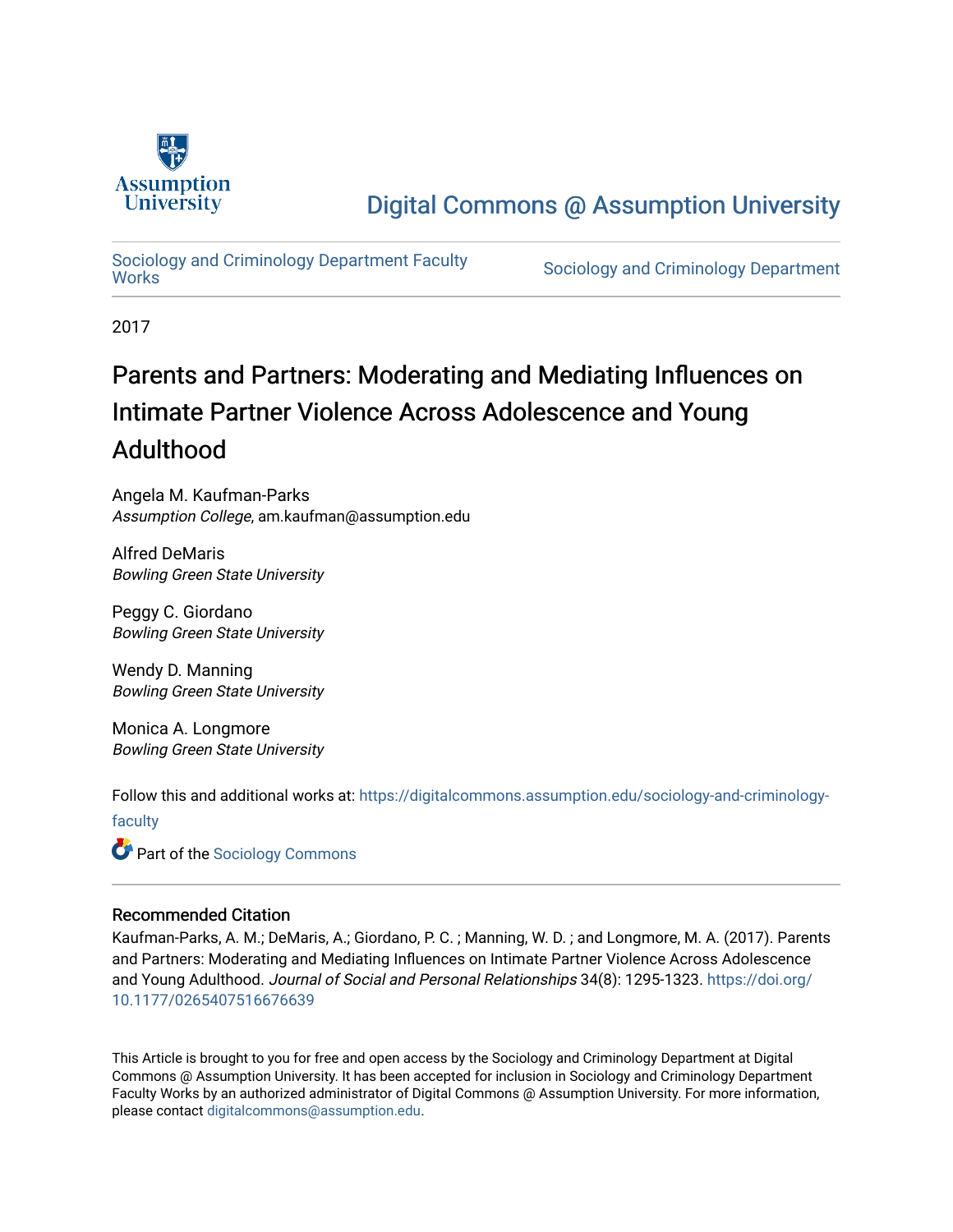

## **HHS Public Access**

Author manuscript J Soc Pers Relat. Author manuscript; available in PMC 2018 December 01.

Published in final edited form as:

J Soc Pers Relat. 2017 December ; 34(8): 1295–1323. doi:10.1177/0265407516676639.

## **Parents and partners: Moderating and mediating influences on intimate partner violence across adolescence and young adulthood**

**Angela M. Kaufman-Parks**1, **Alfred DeMaris**2, **Peggy C. Giordano**2, **Wendy D. Manning**2, and **Monica A. Longmore**<sup>2</sup>

<sup>1</sup>Assumption College, USA

<sup>2</sup>Bowling Green State University, USA

## **Abstract**

Prior work examining intimate partner violence (IPV) among young adults often has emphasized familial characteristics, such as parent–child physical aggression (PCPA), and romantic relationship dynamics, such as jealousy and controlling behaviors, but has not considered these two domains simultaneously. Likewise, research examining how these two domains affect IPV perpetration over time for young adults is still limited. Using five waves of data from the Toledo Adolescent Relationships Study ( $N = 950$ ), the present study examined the influence of parent– child relationship factors and romantic relationship dynamics in both their main and interactive effects on IPV perpetration spanning adolescence through young adulthood. Results from randomeffects analyses indicated that both familial and romantic relationship dynamics should be taken into account when predicting IPV perpetration. Importantly, these two domains interacted to produce cumulatively different risk for engaging in violence against a romantic partner. Individuals were more likely to perpetrate IPV when their romantic relationship was characterized by verbal aggression if they reported PCPA experiences.

#### **Keywords**

Adolescence; child maltreatment; dyadic behavior; emerging adulthood; intergenerational transmission of violence; intimate partner violence; longitudinal; parent; child relationship quality

> Past research guided by social learning theory (e.g., Bandura, 1977, 1986; Kalmuss, 1984) has shown exposure to violence in the family of origin to be a fairly consistent predictor of intimate partner violence (IPV) experiences in later life. This violence exposure may be either as a direct victim when experiencing child maltreatment or as an indirect victim

#### **Authors' note**

Reprints and permissions: sagepub.co.uk/journalsPermissions.nav

Corresponding author: Angela M. Kaufman-Parks, Assumption College, 212 Kennedy Memorial Hall, 500 Salisbury Street, Worcester, MA 01609, USA. am.kaufman@assumption.edu.

This research was presented at the annual American Society of Criminology meeting in November 2015 in Washington, D.C. The opinions, findings, and conclusions or recommendations expressed in this publication are those of the authors and do not necessarily reflect the official views of the National Institutes of Health.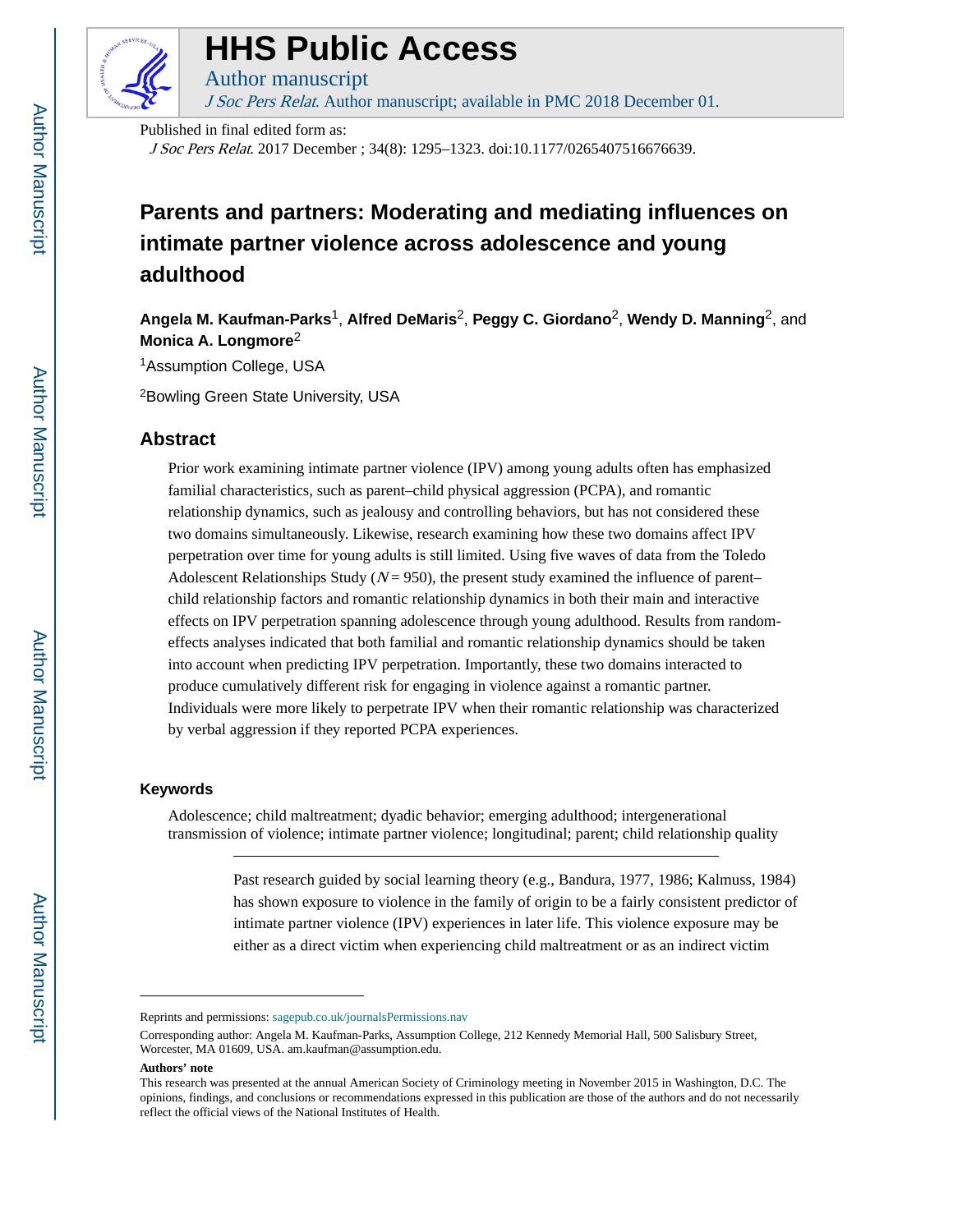through the witnessing of violence and aggression that occurs between parents (e.g., Renner & Whitney, 2010; Simon & Furman, 2010; Swinford, DeMaris, Cernkovich, & Giordano, 2000). For example, in assessing the direct effects of violence exposure among a sample of 608 adults aged 22–30, Swinford, DeMaris, Cernkovich, and Giordano (2000) found that abusive punishment in childhood (e.g., "hit with a closed fist," "thrown against a wall") significantly increased the propensity to perpetrate violence against a romantic partner in later life. Relatedly, results from a study of high school seniors demonstrated that adolescents' perceptions and appraisals of inter-parental conflict (e.g., "My parents have pushed or shoved each other during an argument") were related to the amount of conflict in their own romantic relationships (Simon & Furman, 2010). Such findings can be understood in recognizing that, as the family is one of individuals' first and main socializing agents, the relationships between parents and between parents and their children provide models for how individuals should behave in relationships with others. Through processes of observation, learning, and reinforcement, children exposed to violence may recognize that, in a global sense, IPV or coercive treatment of children is not preferred or desirable behavior, but under certain circumstances, this is an understandable way of interacting with others and dealing with conflict. In turn, this heightens the child's own risk of drawing on these behavioral repertoires in their own relationships.

Yet, prior empirical work has demonstrated that the link between family of origin violence and later IPV occurrences is far from deterministic (e.g., Fang & Corso, 2008; Schafer, Caetano, & Cunradi, 2004; Smith, Ireland, Park, Elwyn, & Thornberry, 2011). Results based on longitudinal, nationally representative data have shown that physical abuse during childhood is associated with young women's IPV perpetration, yet is associated only indirectly with young men's IPV perpetration via youth violence (Fang & Corso, 2008). Likewise, some evidence has suggested that while the effects of family of origin violence on IPV perpetration may be significant in early adulthood, their influence dissipates once individuals reach middle adulthood (Smith et al., 2011). This variation in outcomes thus suggests that additional antecedents outside the realm of family violence need to be taken into account. Accordingly, a growing body of literature has identified a number of dynamics within individuals' romantic relationships that may serve as predictors of IPV experiences. These dynamics include jealousy and controlling behaviors (e.g., Caldwell, Swan, Allen, Sullivan, & Snow, 2009), mistrust (e.g., Buck, Lenaars, Emmelkamp, & Van Marle, 2012), infidelity (e.g., Giordano, Soto, Manning, & Longmore, 2010), verbal aggression (e.g., Hamby & Sugarman, 1999), and arguments or disagreements (e.g., DeMaris, Benson, Fox, Hill, & Van Wyk, 2003). Undoubtedly, the examination of relationship dynamics vastly improves our understanding of relationship violence. Yet, in general, these studies examine relationship dynamics in place of, not in addition to, the effects of familial characteristics on IPV. Relatedly, not all individuals who experience such negative dynamics as infidelity, jealousy and control, and verbal aggression in their romantic relationships report experiencing physical violence, again suggesting the need to account for other factors.

Drawing on traditional social learning theory (Bandura, 1977, 1986; Kalmuss, 1984) and two reformulated versions of the theory specific to violence between intimate others (Capaldi, Shortt, & Kim, 2005; Riggs & O'Leary, 1989), the present study examined both family of origin violence and romantic relationship dynamics as predictors of IPV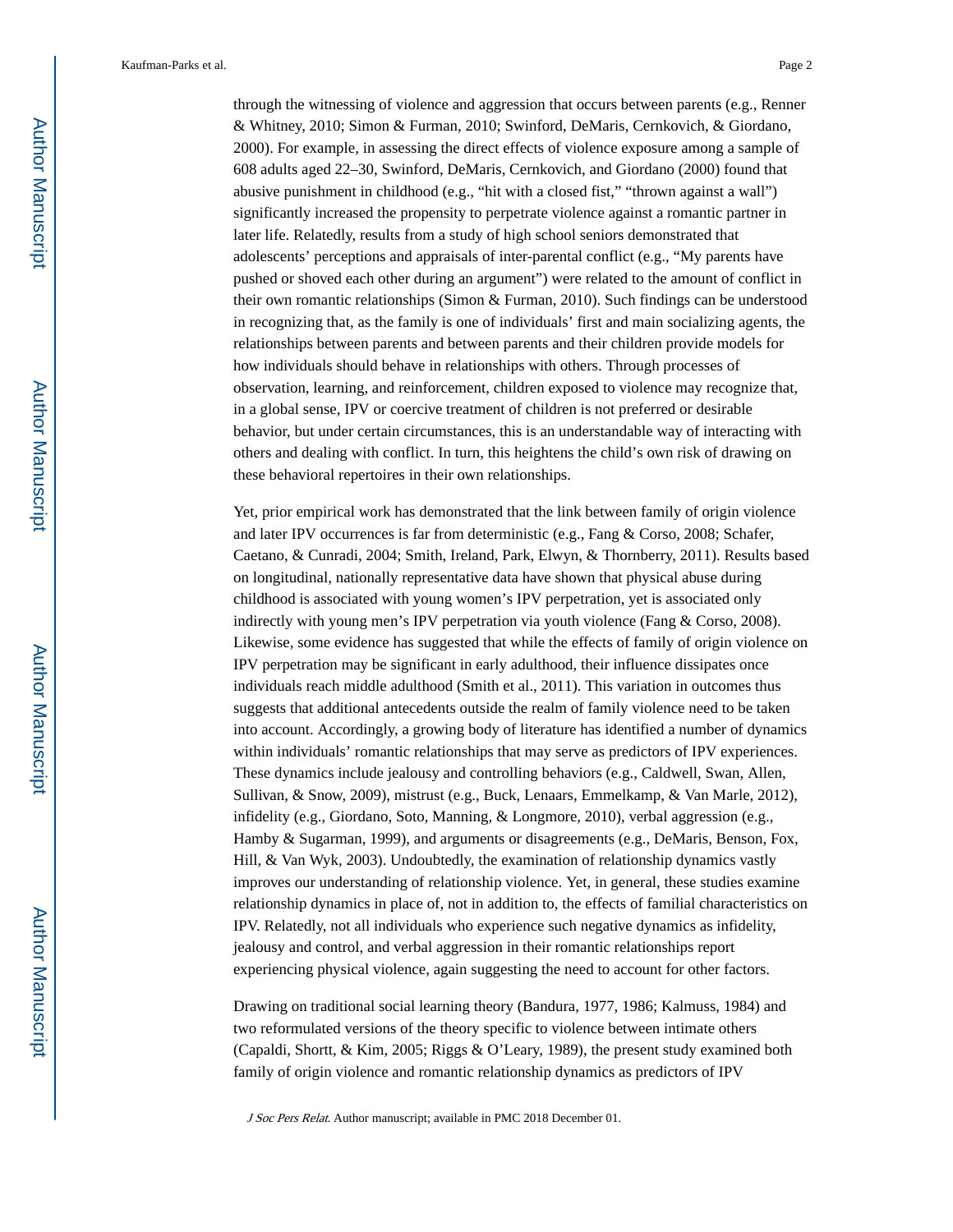perpetration. Given that the family environment entails more than simply the presence or absence of abuse, we added to this literature by including an additional familial characteristic, parent–child relationship quality (PCRQ), which may further affect how individuals view their relationships with others. Likewise, in recognizing that individuals' relationships in multiple domains are affected by their socialization experiences within the family, the present study sought to integrate what have developed as two largely independent research traditions within the study of IPV. Specifically, we examined both the main and interactive effects of parent–child and romantic relationship dynamics on IPV perpetration, guided by the notion that how individuals react to negative dynamics in their romantic relationships may be dependent on their family of origin experiences.

Past research has demonstrated that both familial and romantic relationships may vary over time. As individuals age, they mature, experience a variety of life course transitions (i.e., becoming a legal adult, leaving the parental home, starting a career and family of one's own), learn from existing relationships and form new ones, all of which may differentially affect the likelihood of IPV experiences (e.g., Aquilino, 1997, 2006; Carbone-Lopez, Rennison, & Macmillan, 2012; Thornberry, Ireland, & Smith, 2001). In understanding that interpersonal relationships are subject to both continuity and change, we utilized five waves of longitudinal data to assess IPV perpetration experiences at different stages of the life course and across time. Importantly, the present study also assessed these IPV experiences among adolescents and young adults, a group of individuals who remain largely unexamined in the longitudinal literature on IPV perpetration.

## **PCRQ and IPV**

Less extensively studied than family of origin violence, especially in reference to IPV, is the overall relationship quality between the parent and the child. As illustrated by prior research, PCRQ often encompasses the manner in which parents help and support their child (Hair, Moore, Garrett, Ling, & Cleveland, 2008); how caring, controlling, or rejecting they are toward their child (Palazzolo, Roberto, & Babin, 2010); how much time parents spend with their child (Miller, Gorman-Smith, Sullivan, Orpinas, & Simon, 2009); and how much the child feels respected, trusted, and accepted by parents (Tajima, Herrenkohl, Moylan, & Derr, 2010). From a social learning perspective, individuals may learn how to view and interact with others based on the quality of their relationships with parents, just as they learn how to view violence based on violence they experience via their parents.

Prior research has demonstrated that individuals who describe their families as unloving, unrewarding, or unsafe may come to view other significant relationships in this light. These negative relationship ideas and beliefs, in turn, often lead to relationships defined by more conflict and other problematic characteristics (Busby, Holman, & Walker, 2008; Wekerle et al., 2009). In particular, results from a sample of over 30,000 adults found that individuals who reported more negative family of origin environments (e.g., disagreeing with the statement "we had a loving atmosphere in our family") were more likely to report communicating in a negative fashion (e.g., criticizing or verbally attacking) with their romantic partner. These negative communication styles, in turn, were positively associated with respondents' reports of IPV perpetration (Busby et al., 2008). Moreover, PCRQ may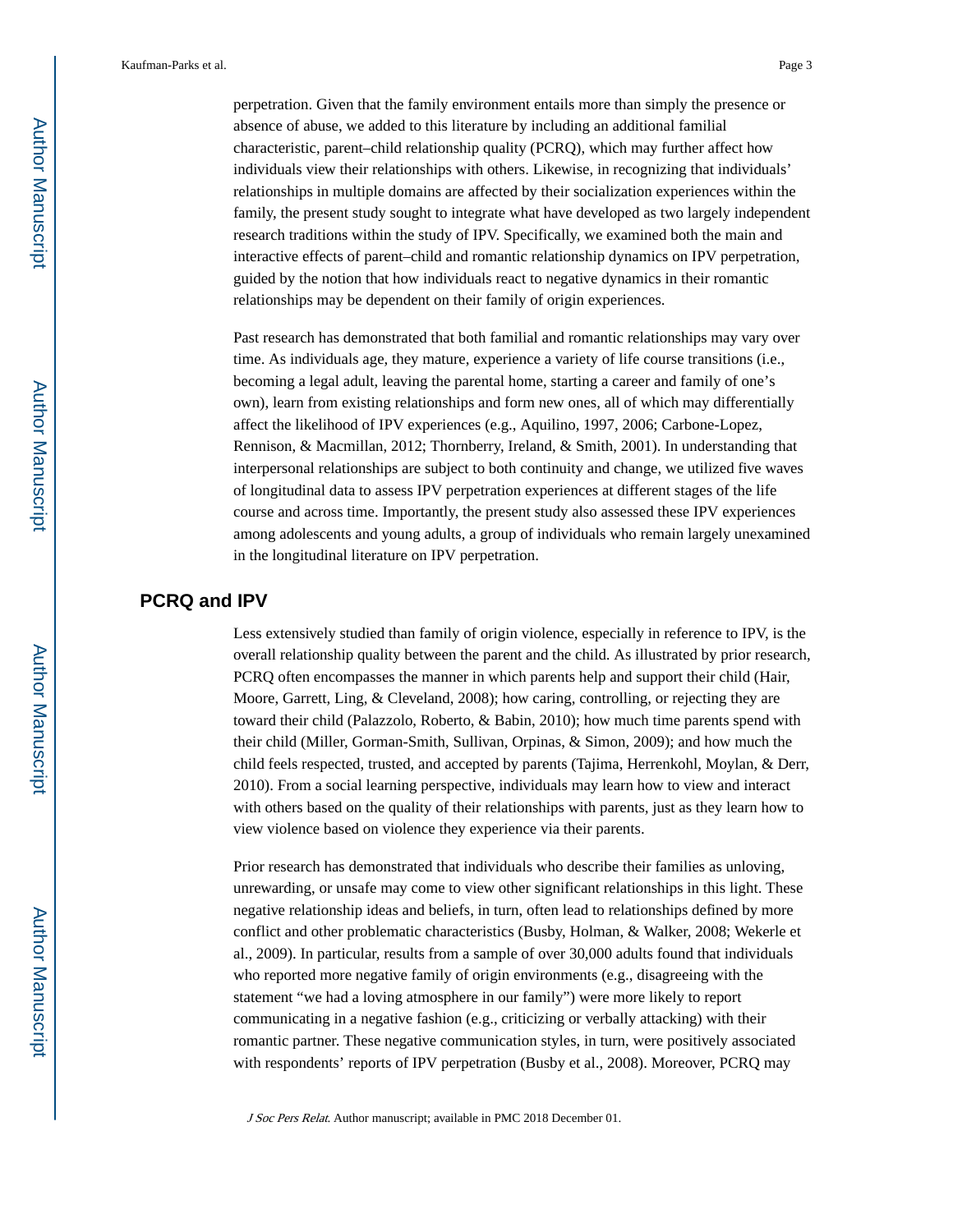matter independent of, and perhaps more than, childhood maltreatment in predicting IPV in later adolescence and young adulthood (Dutton, 1994; Dutton, Starzomski, & Ryan, 1996; Wekerle et al., 2009). Examining predictors of spousal abuse among a sample of men aged 17–65, Dutton, Starzomski, and Ryan (1996) found that parental rejection was the strongest predictor of spousal abuse, surpassing the effects of both parent-to-child and parent-toparent physical abuse in the family of origin. It is hypothesized that, unlike what may be isolated incidents of parental physical violence, poor PCRQ often affects the adolescent's entire view of self. When children are made to feel that their thoughts, feelings, and behavioral choices are not valued or validated, they become less assertive and confident in themselves and in their ability to form relationships with others.

## **Dyadic and contextual influences on IPV**

Knowing that individuals' attitudes and behaviors are not solely products of familial background experiences, it is important to consider relational contexts outside the family. Specifically, in analyzing violence occurring between romantic partners, it is important to examine partner interactions. Building on both social learning and conflict theories, the background–situational model (Riggs & O'Leary, 1989) incorporates a range of romantic relationship dynamics in addition to the more traditionally measured family of origin violence predictors. From a social learning standpoint, it includes background factors for each partner. From a conflict perspective, it includes situational factors that account for both romantic partners' behaviors and the context of the romantic relationship as a whole. Background factors include traditional social learning theory correlates, such as a history of childhood maltreatment, witnessing interparental aggression, prior use of aggression, and acceptance of aggression as an appropriate response to conflict. Situational factors encompass a broad array of more conflict-oriented correlates, as well as relationship factors including union status and duration (Luthra & Gidycz, 2006; Riggs & O'Leary, 1989).

More recently, and continuing to emphasize a broader conceptualization of IPV, a life systems perspective on violence occurring between romantic partners has been developed. Known as the dynamic developmental systems (DDS) model (Capaldi et al., 2005), this approach theorizes that IPV is the result of individual, dyadic, and contextual influences that both change and interact with each other across stages in the life course. At the individual level, the model includes each partner's personality characteristics, psychopathology, and the individual's ongoing social influences, such as parents and peers, and developmental stage. At the contextual level, factors that may affect violence more proximally include substance use and the specific cause that led to the violent episode. Finally, dyadic influences focus primarily on interaction patterns between romantic partners, as well as factors affecting the context of the relationship as a whole (e.g., relationship length).

Each of these models thus follows traditional social learning theory, allowing for the importance of family in setting the stage and socializing individuals with respect to how to behave in relationships. Additionally, significant others outside the family of origin are influential, especially those with whom individuals are in romantic relationships. Yet, empirical tests of the DDS and background–situational models have been limited. Most past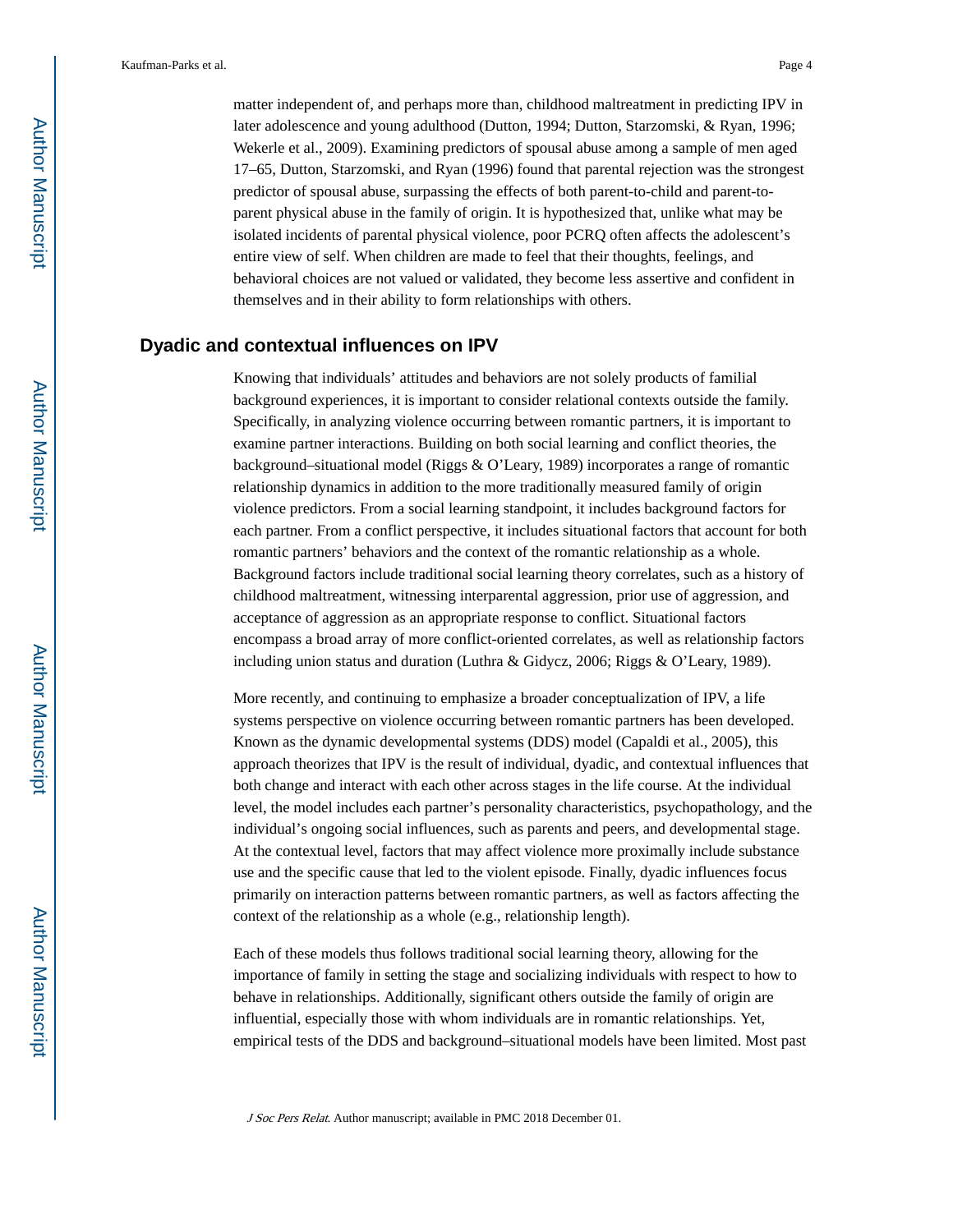research has either ignored these approaches or in some way failed to account for a broad array of factors that might contribute to IPV.

Previous literature has identified a number of relationship dynamics that may serve as predictors of violence in intimate relationships. These include jealousy and controlling behaviors (e.g., Caldwell et al., 2009), mistrust (e.g., Buck et al., 2012), infidelity (e.g., Giordano et al., 2010), verbal aggression (e.g., Hamby & Sugarman, 1999), and arguments or disagreements (e.g., DeMaris et al., 2003; Straus, Gelles, & Steinmetz, 1980). Moreover, these relationship dynamics not only affect the likelihood of experiencing IPV directly, but their effect may also be amplified by family of origin violence and poor PCRQ.

As maintained by Wolfe, Scott, Wekerle, and Pittman (2001) in their study of 1,419 high school students, individuals who experience family of origin violence, as measured by child maltreatment, are, as a consequence, more likely to illustrate poor interpersonal adjustment in the form of fear, mistrust, and hostility. They are also likely to evidence the effects of such violence in future relationships with others. Specifically, family of origin violence often influences individuals and their beliefs and worldviews about relationships. In turn, this may be limiting to the ability to develop and sustain healthy, non-violent relationships with others (Wolfe, Scott, Wekerle, & Pittman, 2001). Exposure to violence in the family of origin often leads to poor attachment styles, demonstrated by fears of abandonment and beliefs about partner unavailability, which further increase the likelihood of experiencing IPV (Caldwell et al., 2009). Individuals with deleterious familial backgrounds may be more likely to evidence negative dynamics in their relationships, given their limited prior experience in dealing with others in healthy, non-violent ways. If so, romantic relationship dynamics would mediate the effects of familial background on IPV perpetration.

In addition to parental violence and PCRQ affecting the likelihood of IPV via intervening relationship dynamics, there are theoretical reasons to expect that parental violence and PCRQ may further condition the deleterious effects of such dynamics. The extent to which jealousy, controlling behavior, or infidelity might precipitate physical aggression against a partner may well hinge on individuals' family backgrounds. Those whose parents used physical discipline regularly or who otherwise had poor relationships with parents may be more sensitive to relationship dysfunction. They should therefore more readily resort to physical aggression—a behavior modeled from parents—when they feel threatened by perceived partner misbehavior. According to the aforementioned arguments, then, it is possible that individuals with experiences of familial violence or poor PCRQ, compared to those with more positive familial backgrounds, may be differently affected by various dynamics of their romantic relationships. If so, family violence and poor PCRQ, in turn, would be expected to amplify the effect of negative relationship dynamics in increasing the likelihood of IPV.

### **Sociodemographic risk factors of IPV**

Past research on familial characteristics and romantic relationship dynamics has found a number of sociodemographic factors that are important to take into account when predicting IPV. Individuals in relationships of longer duration were more likely to report experiences of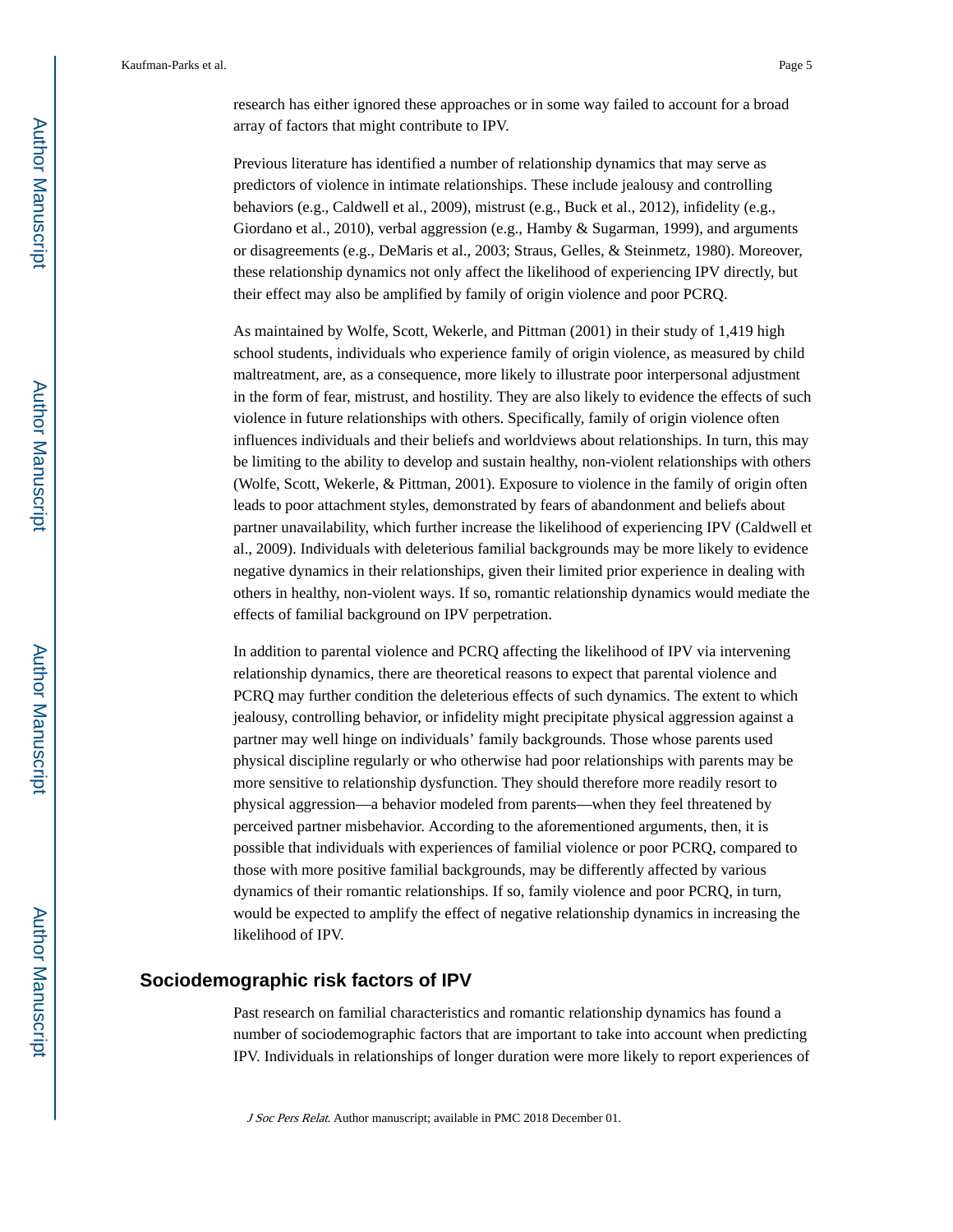psychological and physical aggression (Baker & Stith, 2008; Giordano et al., 2010). Similarly, individuals in cohabiting and marital relationships, compared with dating, may be more likely to experience violence (Cui, Ueno, Gordon, & Fincham, 2013). Individuals' own sociodemographic characteristics may influence the likelihood of IPV reports. Past empirical evidence has illustrated an inverse relationship between both age and socioeconomic status and IPV (Field & Caetano, 2004; Franklin & Kercher, 2012), whereby individuals who were older, employed, and reported higher income were less likely to have perpetrated violence against a romantic partner. Likewise, White individuals demonstrate, on average, lower rates of physical violence in their romantic relationships than do individuals of other racial–ethnic categories (Capaldi, Knoble, Shortt, & Kim, 2012). Importantly, given the greater propensity for a number of deleterious outcomes to occur in the context of lower socioeconomic status, racial differences in IPV tend to dissipate once factors such as income are accounted for (Rennison & Planty, 2003). When focusing on IPV occurring during young adulthood, women have also been found to perpetrate violence against a romantic partner at rates equal to or higher than males (Capaldi, Kim, & Shortt, 2007; Capaldi et al., 2012; Cui et al., 2013). Finally, some empirical research has demonstrated that individuals raised in singleparent households, compared with other family types, may be more likely to report IPV (Foshee, Benefield, Ennett, Bauman, & Suchindan, 2004).

Prior literature has illustrated the importance of taking into account a number of correlates associated with aggression, which may affect violence-related choices in individuals' romantic relationships. Although not key independent variables, the addition of these measures aids in further parsing out any heterogeneity in individuals' likelihood of experiencing IPV. This is especially useful considering that past psychological research has indicated that some individuals may be predisposed to violence despite the presence or absence of other risk factors (i.e., family of origin violence, PCRQ, and romantic relationship dynamics; Burt & Klump, 2012; Silberg, Maes, & Eaves, 2012). These aggression-related measures include problematic personality and behavioral characteristics in childhood and adolescence, as well as individuals' own delinquent and deviant behaviors outside the romantic relationship realm (e.g., Capaldi & Clark, 1998; Cui et al., 2013; Swinford et al., 2000).

The inclusion of sociodemographic characteristics and individual-level risk for aggression more generally aligns well with the previously outlined DDS and background–situational models of IPV guiding the present study (Capaldi et al., 2005; Riggs & O'Leary, 1989). Likewise, in following traditional social learning theory, which posits that violence is a learned behavior, characteristics encompassing parental delinquency as teenagers and parental deviance and criminality as adults are important to consider when examining individuals' own violent attitudes and behaviors (e.g., Bijleveld & Farrington, 2009; Thornberry, Freeman-Gallant, & Lovegrove, 2009).

### **Current investigation**

To address limitations of previous research, the current study has contributed to the literature in several ways. With a central focus on social learning theory, the present study allowed for the importance of family-of-origin violence exposure in influencing IPV perpetration, and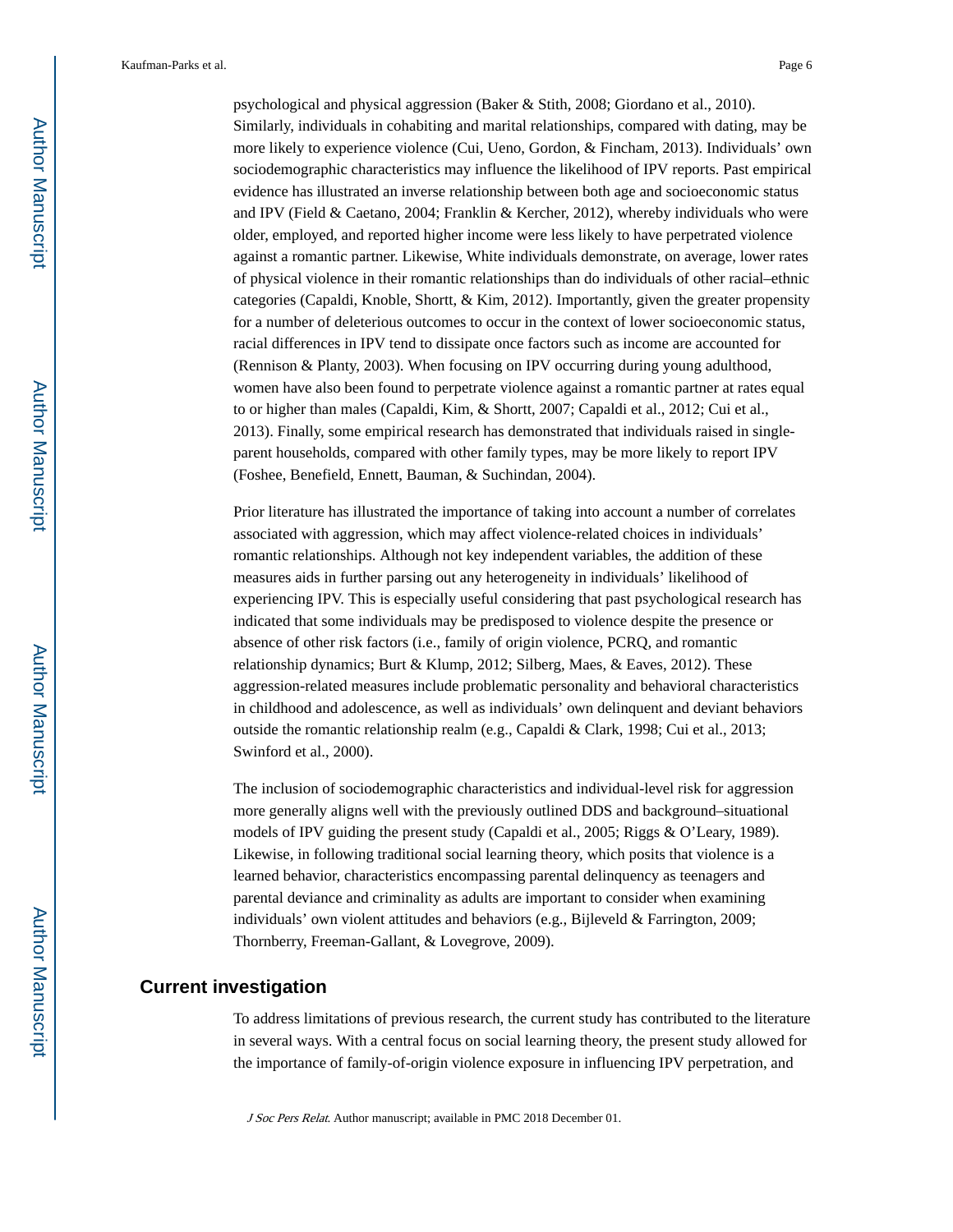we included a measure of PCRQ to further assess the effects of the familial environment on violence experienced in romantic relationships. We expected that exposure to familial violence would be positively associated, and greater PCRQ negatively associated, with perpetration of violence.

The present study incorporated the background–situational and DDS models of IPV to bring together two largely disconnected literatures—that of familial effects and romantic relationship dynamics. We expected that as each of the negative relationship dynamics increased in severity or frequency, the likelihood of individuals perpetrating IPV would increase. Yet, guided by the belief that individuals' behaviors and attitudes in multiple domains are affected by their socialization experiences within the family, we expected that individuals would be differentially affected by negative dynamics in their romantic relationships. We expected that respondents who reported family violence exposure and poor PCRQ would be more likely to perpetrate IPV when such dynamics as jealousy and control, verbal aggression, or infidelity arose in their romantic relationships. Relatedly, individuals with family violence exposure and poor PCRQ would be most likely to evidence negative dynamics in their romantic relationships; in other words, we expected that romantic relationship dynamics would mediate some of the association between parent–child relationship factors and IPV perpetration experiences.

We utilized five waves of longitudinal data to assess IPV perpetration reports over time, which allowed us to model the reality that interpersonal relationships, whether familial or romantic, exhibit both continuity and change across the life course. As a result, individuals' risk for violence in romantic relationships may vary according to the changing nature of these relationships. The longitudinal component of this study built upon a relatively sparse literature examining IPV perpetration experiences in adolescence and young adulthood at more than one point in time.

It is additionally important to note that information was available about victimization as well as perpetration of IPV in the present data. Due to the strong conceptual focus on social learning processes, our motivation here was directed toward how familial and romantic relationship dynamics influenced variability in individuals' own aggressive behavior within the romantic realm. Thus, we limited our focus to IPV perpetration. However, acknowledging that victimization experiences undoubtedly shape a more complete understanding of violence occurring in romantic partnerships (Caetano, Ramisetty-Mikler, & Field, 2005; Caetano, Vaeth, & Ramisetty-Mikler, 2008; Capaldi et al., 2007), models were also run with IPV victimization as the outcome of interest. Although not presented here, supplemental models relying on this alternative outcome produced a similar pattern of results and reinforced the findings presented below. These results are available from the senior author upon request.

### **Methods**

#### **The sample**

We used five waves of data from the Toledo Adolescent Relationships Study (TARS) in the current investigation. The TARS is based on a stratified random sample of 1,321 adolescents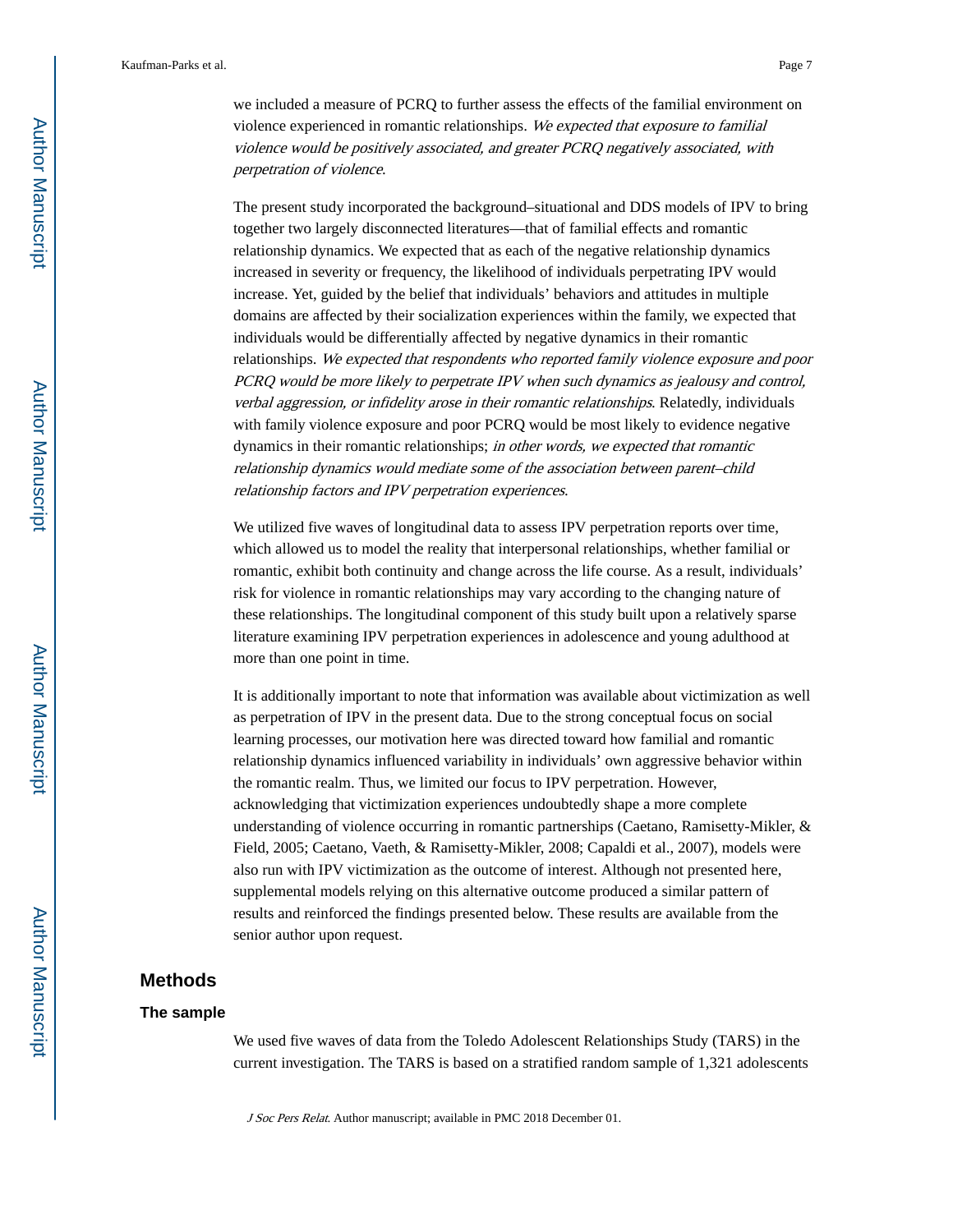in the 7th, 9th, and 11th grades in Lucas County, Ohio, in 2001, as well as a separate interview with a parent/guardian. Devised by the National Opinion Research Center, the stratified random sample included over-samples of Black and Hispanic adolescents, and school attendance was not a requirement for inclusion in the study. The geographic area of Lucas County is similar to estimates of race and ethnicity, family income, and education to the national population based on 2010 U.S. Census data.

Data were originally collected to investigate adolescents' romantic and fertility-related behaviors and to examine how parents, peers, and romantic partners influenced these behaviors. Follow-up data were collected in 2002, 2004, 2006–2007, and 2011–2012, when respondents were, on average, 16, 18, 20, and 25 years old, respectively. At Wave V, there were 1,021 respondents, a retention rate of 77% from Wave I.

We restricted the analytic sample based on the requirements of the research questions. Focusing on the IPV experiences of adolescents and young adults, the sample consisted of those individuals reporting on a romantic partner in at least one wave of data  $(N = 979)$ . Specifically, 987 respondents reported on a romantic relationship at Wave I, 774 at Wave II, 993 at Wave III, 1,006 at Wave IV, and 950 at Wave V. We further restricted the sample due to missing data. We used listwise deletion for individuals who were missing on time-stable single-item indicators or more than half the items in time-stable multiple-item measures. We used listwise deletion because it is more robust to violation of missing at random among the independent variables (Allison, 2002). Individuals remained in the sample if they were missing on time-varying covariates as long as they had at least one wave's worth of data, whereby each wave of data was included as a separate case in multivariate analyses. These restrictions resulted in a final analytic sample of  $N = 950$  (443 male and 507 female) respondents and, correspondingly, 4,750 person-period observations.

#### **Measures**

#### **Dependent variable**

**IPV perpetration:** Four items from the revised Conflict Tactics Scale (Straus, Hamby, Boney-McCoy, & Sugarman, 1996) asked respondents: "During this relationship, how many times have you [how many times did you], " … throw something at (partner)?" "… push, shove, or grab (partner)?" "... slap (partner) in the face or head with an open hand?" and "... hit (partner)?" Response categories ranged from "1 = never" to "5 = very often." However, each measure was skewed, in that the majority of respondents reported never perpetrating any of these acts. Hence, respondents were coded 1 if they reported having perpetrated any of these acts on a partner and 0 otherwise, resulting in a binary response variable for IPV perpetration (Wave I  $a = .87$ , Wave II  $a = .90$ , Wave III  $a = .91$ , Wave IV  $a = .88$ , and Wave V  $a = .99$ ).

#### **Independent variables**

**Sociodemographic correlates:** Nine measures accounted for respondents' and their parents' sociodemographic background. Gender was a dichotomous measure, with male serving as the contrast category. Three dichotomous variables represented the respondents' racial– ethnic status, which included non-Hispanic White, serving as the contrast category, non-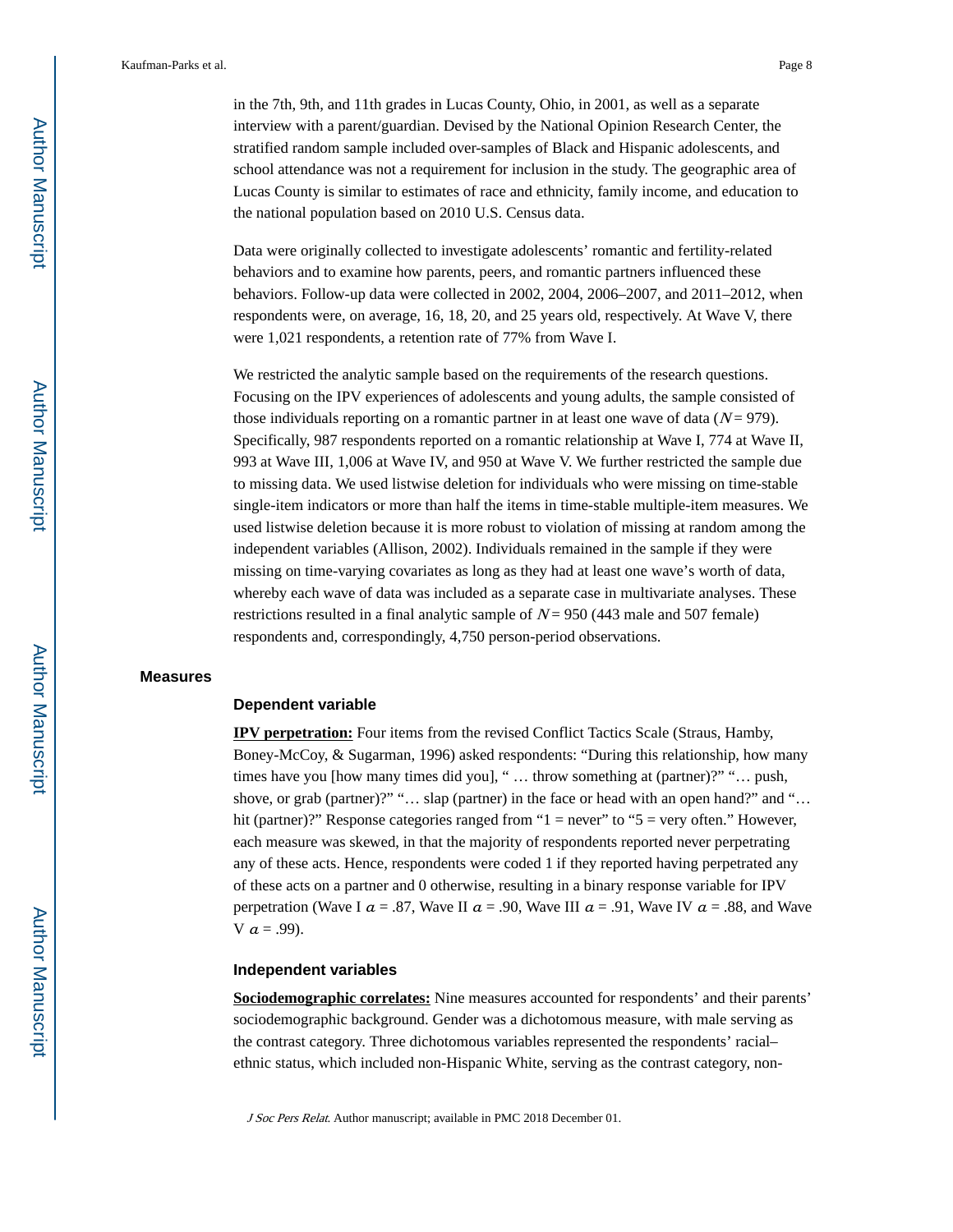Hispanic Black, Hispanic and "other" race–ethnicity. Family structure, which assessed the respondent's family structure during childhood (i.e., at the Wave I interview), included three dichotomous variables stepfamily, single-parent, and any "other" family type, with two

biological parents serving as the contrast category. Residency status, a dichotomous measure asked at all fives waves, assessed whether respondents lived in the same home as their parent(s). We coded respondents living with one or both parents, as well as any other family members, as residing in the parental home (1) and 0 otherwise. Age was a continuous measure at all five waves, when respondents were, on average, 15, 16, 18, 20, and 25 years, respectively.

We assessed socioeconomic status with four measures. Three pertained to respondents' parents', usually mothers', socioeconomic status, and one referred to respondents' socioeconomic status. The first measure asked about parents' highest level of education completed, as reported in the Wave I parent questionnaire, and was represented by two dichotomous variables: high school graduate, serving as the contrast category, less than a high school degree, and college graduate. The second, based on parents' employment status at the Wave I interview, was a dichotomous variable, where 1 indicated current employment and 0 otherwise. The third item concerned public assistance and asked whether the parent currently received any kind of government or public assistance. A response of 0 indicated no assistance was received and 1 otherwise. The fourth measure was an age-appropriate measure of respondents' own socioeconomic status, referred to as "gainful activity" (Alvira-Hammond, Longmore, Manning, & Giordano, 2014), reflected as being in school or working, measured at all five waves. Those respondents currently attending school or employed full-time were considered gainfully active and coded 1, while others were considered not gainfully active and coded 0.

**Parent–child relationship factors:** Parent–child physical aggression (PCPA), a dichotomous variable at each wave, measured whether the respondents' parents pushed, slapped, or hit them during arguments and disagreements. Respondents exposed to PCPA were coded as 1, and 0 otherwise. Seven items assessed PCRQ. Respondents reported their extent of agreement with five statements: "My parents give me the right amount of affection," "My parents trust me," "My parents sometimes put me down in front of other people" (reverse coded), "My parents seem to wish I were a different type of person" (reverse coded), and "I feel close to my parents." Responses ranged from "1 = strongly disagree" to "5 = strongly agree." Two additional items assessed the frequency of verbal aggression between respondents and parents: "In general, how often do you and your parents yell or shout at each other because you are mad" (reverse coded) and "… call each other names or insult each other" (reverse coded). Responses ranged from " $1 =$  never" to " $6 =$  two or more times per week." Given different response scales across the 7 items, we standardized the items and then combined them, resulting in one continuous measure of PCRQ at each wave (Wave I  $\alpha$  = .82, Wave II  $\alpha$  = .82, Wave III  $\alpha$  = .82, Wave IV  $\alpha$  = .82, and Wave V  $a = .83$ ).

**Romantic relationship dynamics:** Respondents' jealousy and control referred to their level of agreement with two statements: "I sometimes try to control what my partner does" and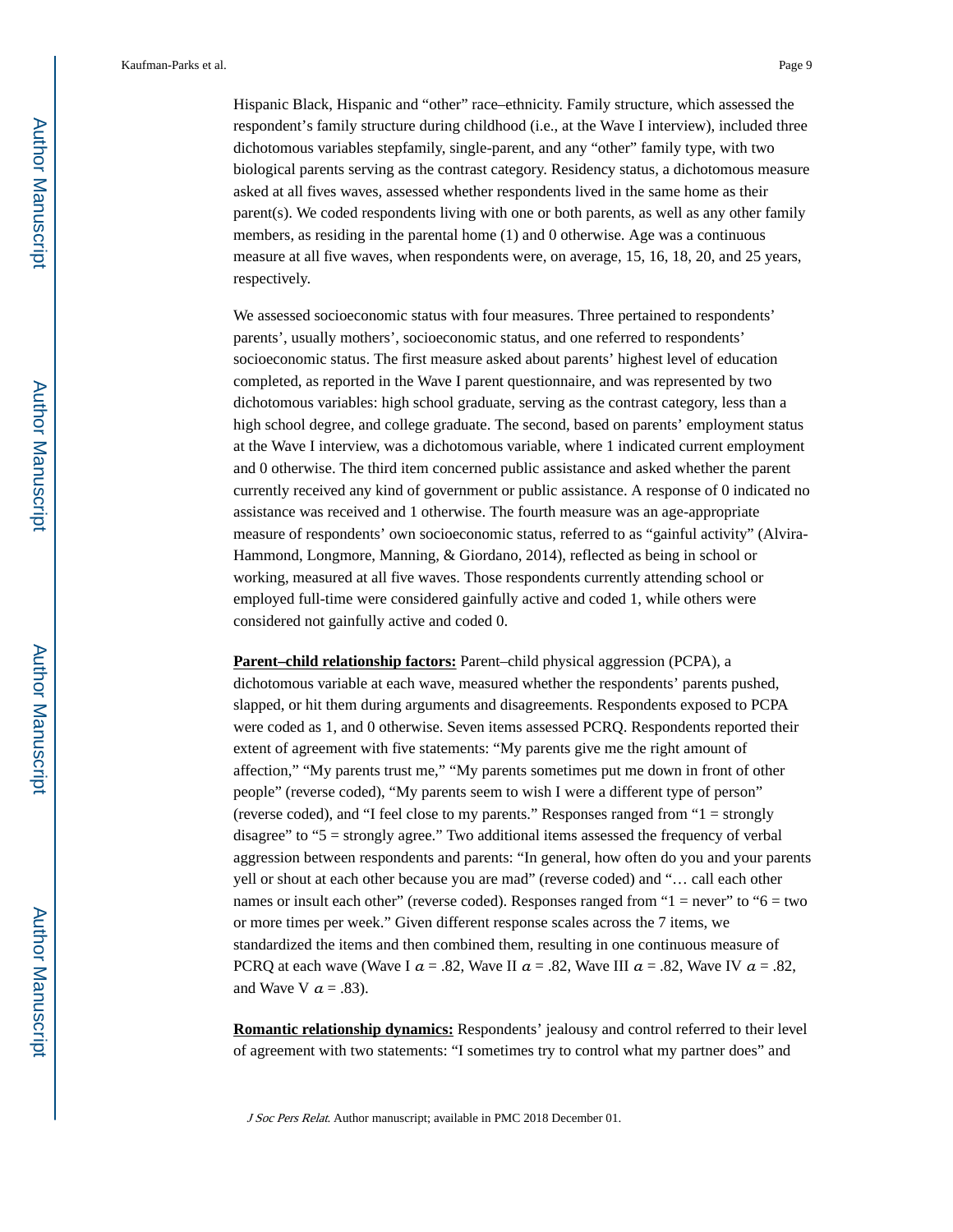"When my partner is around other guys/girls, I get jealous." Partners' jealousy and control was based on respondents' level of agreement with three statements: "My partner sometimes wants to control what I do," "When I am around other guy/girls, my partner gets jealous," and "My partner is jealous of my relationships with my friends." Responses ranged from " $l$  = strongly disagree" to " $5$  = strongly agree" on all 5 items, which we combined for a possible range of 5–25, with higher scores indicating greater jealousy and control (Wave I  $\alpha$ = .74, Wave II  $a = .76$ , Wave III  $a = .75$ , Wave IV  $a = .76$ , and Wave V  $a = .75$ ).

We measured respondents' self-reports of their own and their partners' infidelity with 2 items: "Since your relationship with (partner) started, 'How often has your partner seen another guy/girl' and 'How often have you seen another guy/girl?" Responses to both items ranged from "1 = never" to "5 =very often," which we combined to form one measure with a possible range of 2–10. Higher scores indicated relationships characterized by more frequent infidelity (Wave I  $\alpha = .70$ , Wave II  $\alpha = .83$ , Wave III  $\alpha = .81$ , Wave IV  $\alpha = .72$ , and Wave V  $a = .66$ ).

We measured respondents' self-reports of their own and their partners' frequency of verbally aggressive behaviors with 6 items. Respondents' verbal aggression referred to the following items: "During this relationship how often have you, 'ridiculed or criticized your partners' values or beliefs?" "… put down your partner's physical appearance" and "… put your partner down in front of other people?" Three corollary measures were used for partner's verbal aggression against the respondent. Responses ranged from " $1 =$  never" to " $5 =$  very often." Combined, they formed one measure of verbal aggression with a possible range of 6– 30, where higher scores indicated more frequent verbal aggression (Wave I  $\alpha$  = .83, Wave II  $\alpha$  =.83, Wave III  $\alpha$  = .85, Wave IV = .84, and Wave V  $\alpha$  = .85).

Mistrust referred to respondents' level of agreement with the following statement: "There are times when my partner cannot be trusted." We included only respondents' self-reports of mistrust because, unlike the other dynamics, trust is more internal in nature and, as such, is more difficult to assess for someone else. Responses ranged from "1 = strongly disagree" to "5 = strongly agree," with higher scores reflecting greater mistrust. We assessed the frequency of arguing with the following item: "How often do you and your partner have disagreements or arguments?" Responses ranged from "1 = never" to "5 = very often," with higher scores indicating more frequent arguments.

**Relationship-specific factors:** We measured relationship duration with a continuous measure, with responses ranging from " $1 =$  less than a week" to " $8 =$  a year or more." Relationship status assessed whether the respondent was in a dating, cohabiting, or married relationship. We included two dichotomous variables, "cohabiting" and "married," with dating serving as the comparison category. Whether respondents reported on a current or past romantic relationship was measured dichotomously, with a past relationship serving as the comparison category.

**Background aggression factors:** We included 12 measures to assess predisposition to violence for reasons other than PCPA, PCRQ, or romantic relationship dynamics. Two variables assessed respondents' own antisocial characteristics, and the remaining 10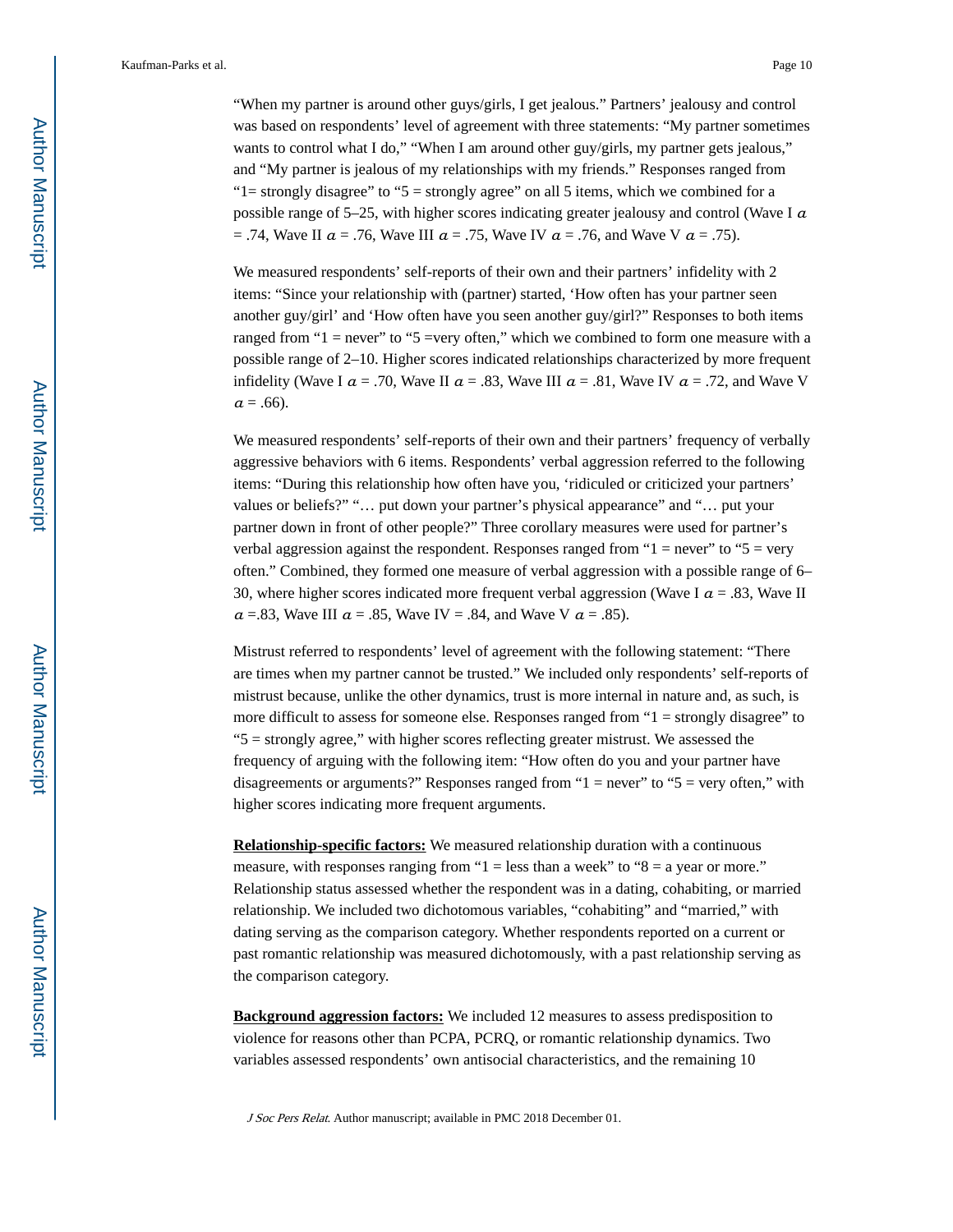variables examined parents' antisocial behavior. Table A1 in the Appendix lists each of these variables, the items used to construct them, and how they were coded.

#### **Data analysis**

The current study utilized random-effects logistic regression models to examine the independent and interactive effects of parent–child and romantic relationship dynamics to predict IPV perpetration. Random-effects analysis is the optimal method to address these questions, rather than traditional logistic regression models, as it accounts for the dependence that occurs in taking responses from the same individuals over time. By adding the equivalent of a subject-level random intercept to the model, random-effects regression effectively models the serial correlation and heteroscedasticity attendant to panel data. In this manner, coefficient standard errors and statistical tests are ensured to be correct (Allison, 2005, 2009). The random intercept in question represents the myriad of unmeasured factors that lead individuals' response scores to be correlated over time, net of model regressors. This approach makes the key assumption that any such factors are uncorrelated with all model regressors. This is a restrictive assumption that may not be correct. An alternative model, fixed-effects logistic regression, does not make this assumption. Rather, it assumes unmeasured factors, or unmeasured heterogeneity, are correlated with one or more model regressors. If this is indeed the case, random-effects coefficients will be biased. To assess which formulation was correct, we employed Allison's (2005, 2009) hybrid-model approach to test for significant differences between random- and fixed-effects coefficients. The test was nonsignificant, suggesting any unmeasured factors are uncorrelated with model regressors. Hence, we utilized the random-effects approach in our current analyses.

## **Results**

#### **Descriptive statistics**

Table 1 presents descriptive statistics for IPV perpetration and all time-varying characteristics of the current sample. Results indicated that IPV perpetration experiences were reported by approximately 11–22% of respondents across the five waves of data, with the largest number of reports occurring in Wave IV, when respondents were on average 20 years old. Likewise, between 11% and 22% of individuals reported experiencing PCPA over time. As expected, respondents also reported less PCPA as they aged, most likely a result of reaching adulthood and leaving the parental home. Since PCRQ was a summed score of standardized items, mean scores were approximately zero, and illustrated little variation across time. To gain a better understanding of the change in PCRQ across time, in Table A2, found in the Appendix, we included the mean scores of all 7 items used to construct PCRQ before they were standardized. These scores demonstrated that, on average, PCRQ either remained stable or was slightly more positive over time.

In terms of romantic relationship dynamics, respondents reported moderate levels of jealously and control, low levels of infidelity and verbal aggression, and moderate amounts of arguments and mistrust in their relationships across time. Further, most individuals reported on a past relationship in earlier waves but increasingly reported on a current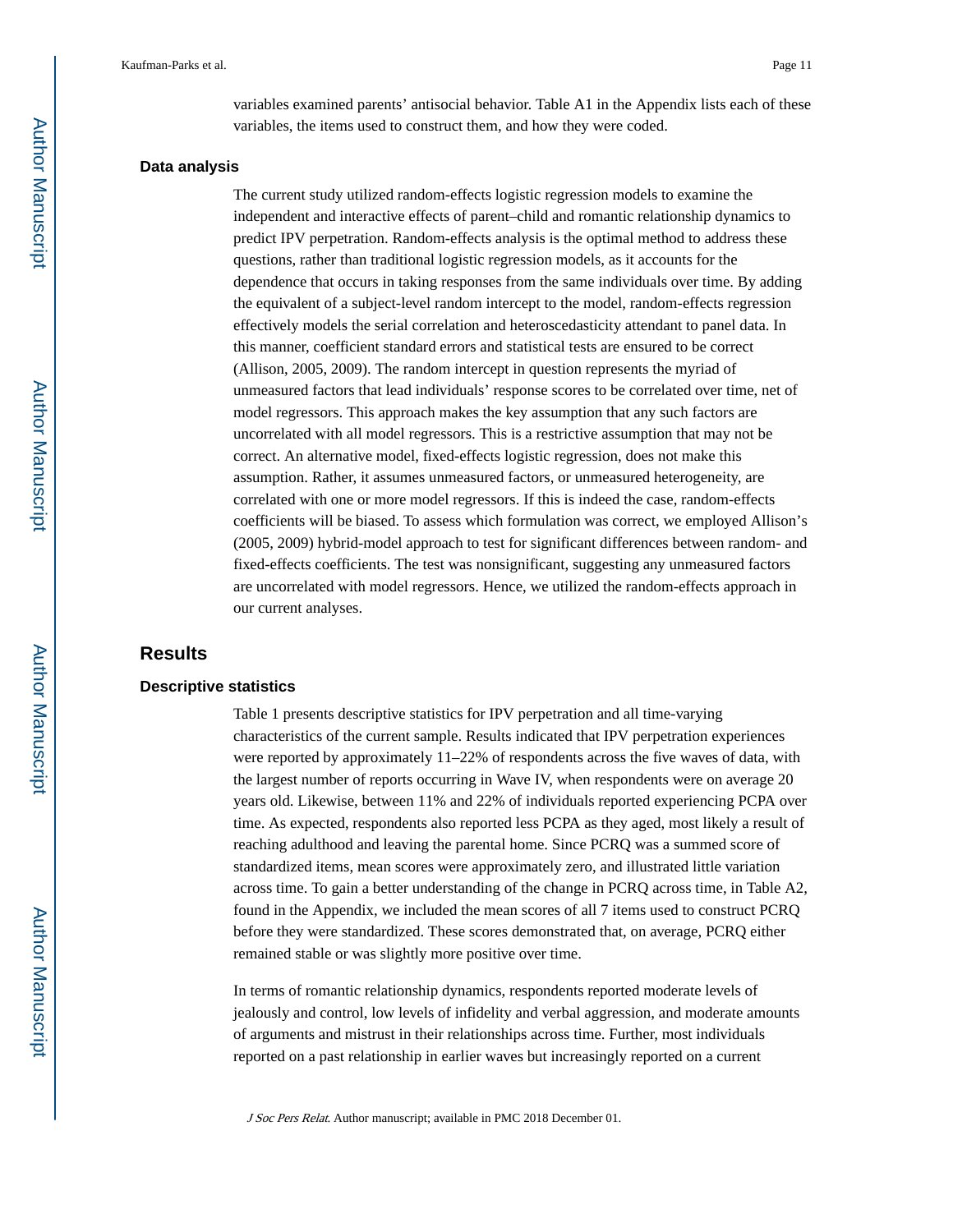relationship in later waves. This is consistent with the notion that individuals' relationships are in greater flux at earlier ages when they are first becoming romantically involved. Similarly, most respondents reported on dating relationships at all five waves, although the percentage reporting on cohabiting and married relationships increased substantially in Waves IV and V when respondents were on average 20 and 25 years of age, respectively. On average, relationship duration was 2–5 months at Waves I and II, 6–8 months at Wave III, and 9 months to a year at Waves IV and V.

Turning to individual-level factors, which vary across time, the mean delinquency score was very low and exhibited little variation across the five waves. As expected, most respondents lived with their parents at Wave I, while the majority had moved out of the parental home by Wave V. The majority of individuals were gainfully active at all five waves, although this percentage decreased sequentially over time, as respondents finished school and navigated the world of employment. Finally, results showed that respondents were on average 15, 16, 18, 20, and 25 years of age across the five waves of data.

Table 2 presents time-stable characteristics of the current sample. In regard to sociodemographic characteristics, there were slightly more women than men in the sample (53 and 47%, respectively). The majority of respondents reported their racial–ethnic status as White (66%), although there were significant portions of Black (21%) and Hispanic (11%) respondents. More than half of respondents were raised in two-biological parent households (55%), although many reported on single-parent (21%), stepparent (13%), and other family types (11%) at the Wave I interview. On average, parents were high school graduates, employed, and were not receiving government assistance at the time of the Wave I interview. Most parents reported low levels of delinquency as juveniles. As adults, the majority reported never using drugs to get high or their child having a parent in prison (either themselves or the child respondent's other parent), while the average parent reported using alcohol to get drunk once or twice a year.

In assessing a variety of background aggression factors, parents reported that they and their spouse or partner "sometimes" argued (interparental conflict) and that they told their child "a little" about such arguments (conflict exposure). On average, parents reported their children as being not very problematic, with a mean score of 9.2 on a scale ranging from 4 to 20. Finally, using the young adults' own reports of their childhood, results showed low levels of conflict in the family of origin.

#### **Multivariate results**

Table 3 presents random-effects logistic regression models for IPV perpetration. The "zeroorder" column shows the results of regressing IPV on one predictor at a time to assess the bivariate association between each predictor and IPV. The other three columns, Models 1–3, show the multivariate results. Model 1 presents the effects of the focal parental variables plus controls. Model 2 adds the relationship dynamics to the model, and Model 3 adds the interactions between focal parental variables and relationship dynamics.

In Model 1, both PCPA and PCRQ significantly predicted IPV perpetration reports, albeit only weak-to-moderate in their predictive strength, and operated in the expected directions.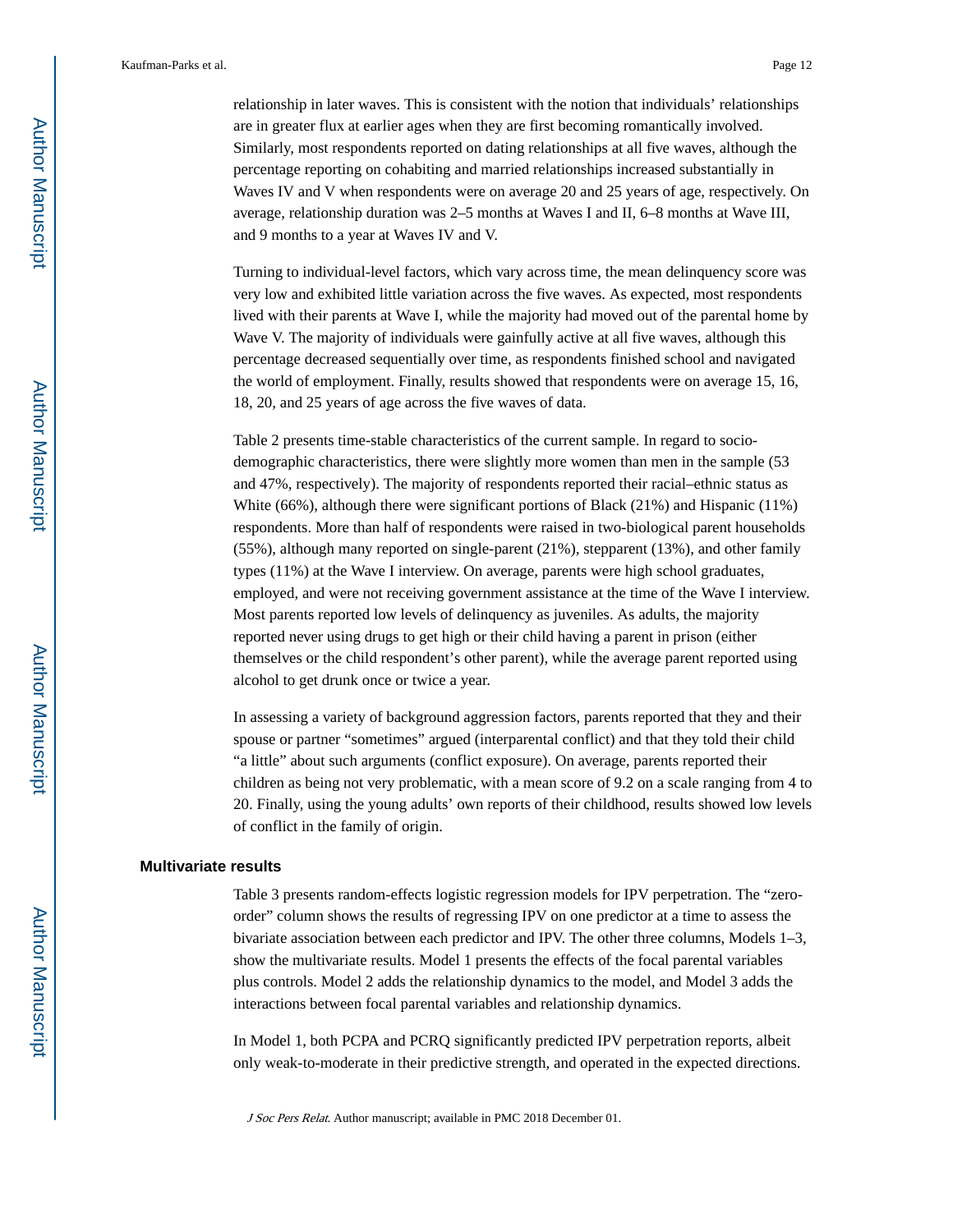Respondents who reported PCPA experiences had about 38% ( $\beta$  = .320, p = .028) greater odds of perpetrating violence against a romantic partner, while each unit increase in PCRQ reduced these odds by approximately 6% ( $\beta$  = -0.058,  $p$  = 0.000). In terms of characteristics specific to the romantic relationship, individuals reporting on cohabiting relationships had about 52% greater odds of perpetrating IPV, compared to individuals in dating relationships, while each unit increase in relationship duration increased the odds of IPV by about 30%.

Examining respondent characteristics that vary over time, each year increase in age lowered the odds of perpetrating IPV by about 9%, while residing in the parental home led to a 5% reduction in such odds. As expected, respondents' delinquent behaviors had a large and positive association with IPV perpetration, where each unit increase in delinquency increased the odds of being violent toward a romantic partner by about 69%. In Model 1, consistent with some prior research, women's odds of being violent toward a romantic partner were approximately 58% higher than men's odds. Black individuals, as compared to White individuals, experienced increased odds of IPV perpetration by about 82%. Although significant at the zero-order, most other time-stable correlates were not statistically significant in multivariate analyses. The only exceptions included parental socioeconomic status, as measured by education, and respondents' own reports of conflict in the family of origin, as measured by family conflict tactics. Specifically, as compared to parents who have a high school diploma, respondents whose parents are college graduates experienced an approximately 32% reduction in the odds of IPV perpetration. Conversely, for each unit increase in family conflict tactics, respondents' odds of perpetrating IPV increased by approximately 5%.

Model 2 added respondents' romantic relationship dynamics, and results indicated that, consistent with expectation, all five dynamics were significantly and positively associated with IPV perpetration. Once all other correlates, with the exception of interaction terms, were included in the model, each unit increase in jealousy and control led to an 8% ( $\beta$  =.078,  $p = 0.000$ ) increase in the odds of IPV perpetration, while each unit increase in relationship infidelity increased these odds by about 13% ( $\beta$  = 126, p = 0.001). Respondents' reports of verbal aggression and the frequency of arguments in their relationships demonstrated the largest effects on experiences of IPV perpetration, with each unit increase resulting in increased odds of approximately 40% ( $\beta$  = .338, p = .000) and 38% ( $\beta$  = .326, p = .000), respectively. Finally, for each unit increase in reports of partner mistrust, the odds of perpetrating violence against a romantic partner increased by 17% ( $\beta$  = 153,  $p$  = 006).

Importantly, the inclusion of relationship dynamics eliminated the statistical significance of both PCPA and PCRQ from Model 1. These findings led to the conclusion that romantic relationship dynamics may serve as better predictors of IPV perpetration than more distal experiences occurring outside the romantic dyad. The inclusion of relationship dynamics reduced the effects of both residing in the parental home and family conflict tactics from Model 1.

The final model, Model 3, added interaction terms between both PCPA and PCRQ and romantic relationship dynamics. These interaction terms allowed for the analysis of whether poor PCRQ and PCPA experiences amplified the already positive effects of negative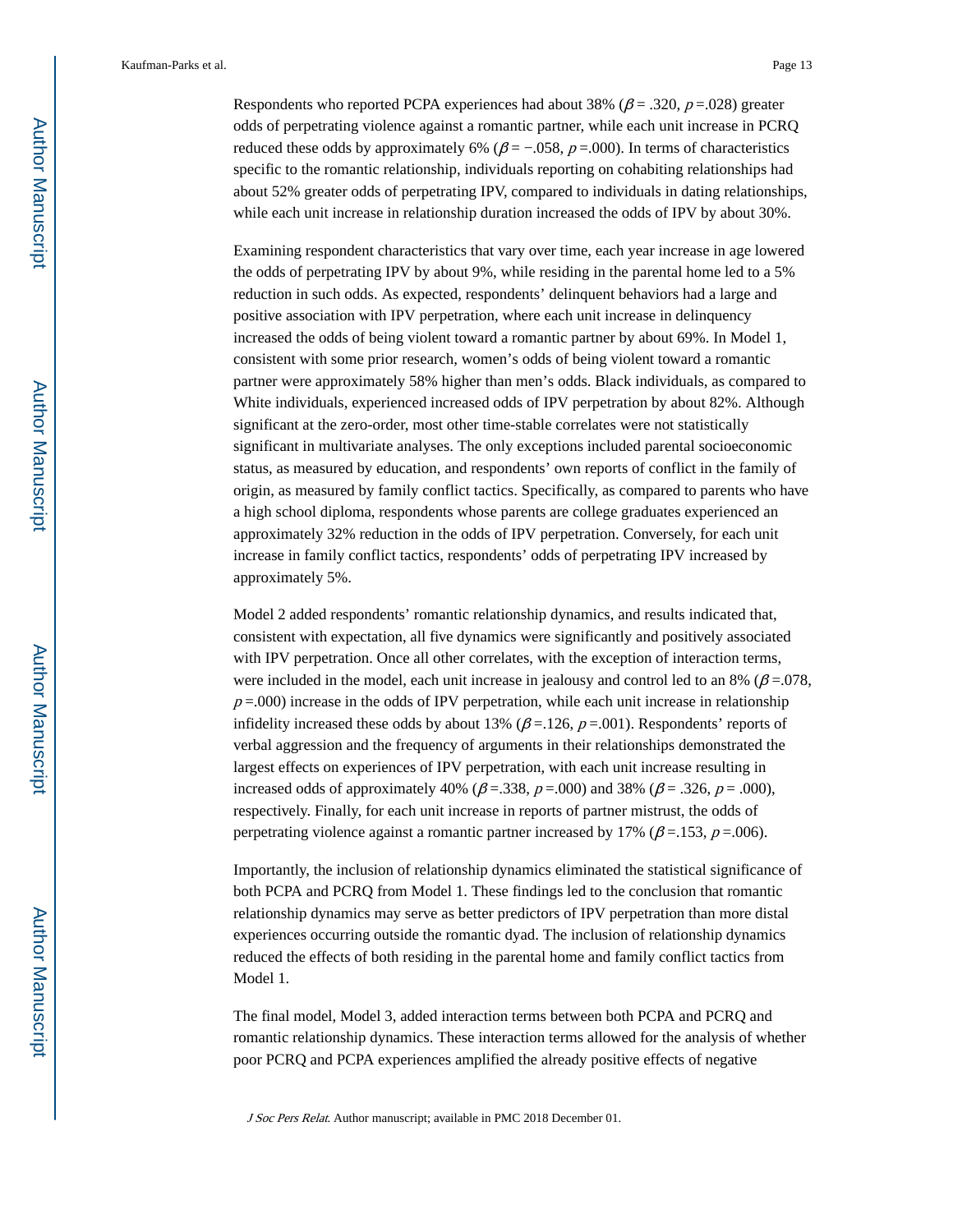relationship dynamics on IPV perpetration reports. While both familial and romantic relationship domains are important to consider when predicting IPV perpetration, overall, parent–child relationship factors appeared to moderate few of the effects of romantic relationship dynamics. Only the interaction between PCPA and verbal aggression (i.e., ridiculing, criticizing, and putting down romantic partners) was statistically significant ( $\beta$ =. 130,  $p = 0.018$ ). The result suggested that the positive effect of verbal aggression in the relationship on IPV was even stronger the greater respondents were exposed to PCPA. However, importantly, each of the romantic relationship dynamics was significantly associated with PCPA and PCRQ at the bivariate level and operated in the expected direction. Table A3, found in the Appendix, illustrates the correlations between each of these measures.

## **Discussion**

In recent years, researchers have demonstrated that family of origin violence is not deterministic of later IPV reports. Accordingly, focus on predictor variables has largely shifted away from the family and toward the romantic dyad. Yet choosing to focus on either of these domains while excluding the other is problematic. Like studies on family of origin violence, studies on relationship dynamics leave great variability in IPV reports, suggesting other factors need to be examined. Focusing exclusively or primarily on romantic relationship dynamics limits our understanding of the potential role played by familial characteristics. Accordingly, we sought to examine how two aspects of family life, PCPA (i.e., physical abuse) and PCRQ, along with a range of romantic relationship dynamics, contributed to IPV over an 11-year period spanning adolescence and young adulthood. The longitudinal component of this study is also particularly noteworthy. Measuring family and romantic relationship characteristics at multiple points in time allowed for the recognition that individuals' relationships with parents and romantic partners can and do often change. These changes, in turn, may further affect the likelihood that individuals will see violence as acceptable behavior.

Supporting findings from prior research (e.g., Renner & Whitney, 2012; Simon & Furman, 2010), initial analyses revealed that exposure to violence in the family of origin, as measured by PCPA, was a significant predictor of adolescent and young adult experiences with IPV perpetration. This finding is consistent with the possibility that individuals exposed to PCPA often develop an expectation for violence in their romantic relationships or feel violence is necessary to maintain control and power in their lives (e.g., Wolfe et al., 2001). Contributing to the literature on adolescent and young adult experiences with IPV, the findings presented here also demonstrate that PCRQ was a significant, albeit modest, and independent predictor of violence in romantic relationships, when both PCPA and controls were included in regression models. This provides further support for the notion that individuals may learn how to view and interact with others based on the quality of their relationships with parents, just as they learn how to view violence based on violence they experience via their parents.

Yet, despite their initial importance, the statistical significance of both PCPA and PCRQ was eliminated when dynamics of respondents' romantic relationships were included in the prediction of IPV reports. In line with prior studies on IPV (e.g., DeMaris et al., 2003;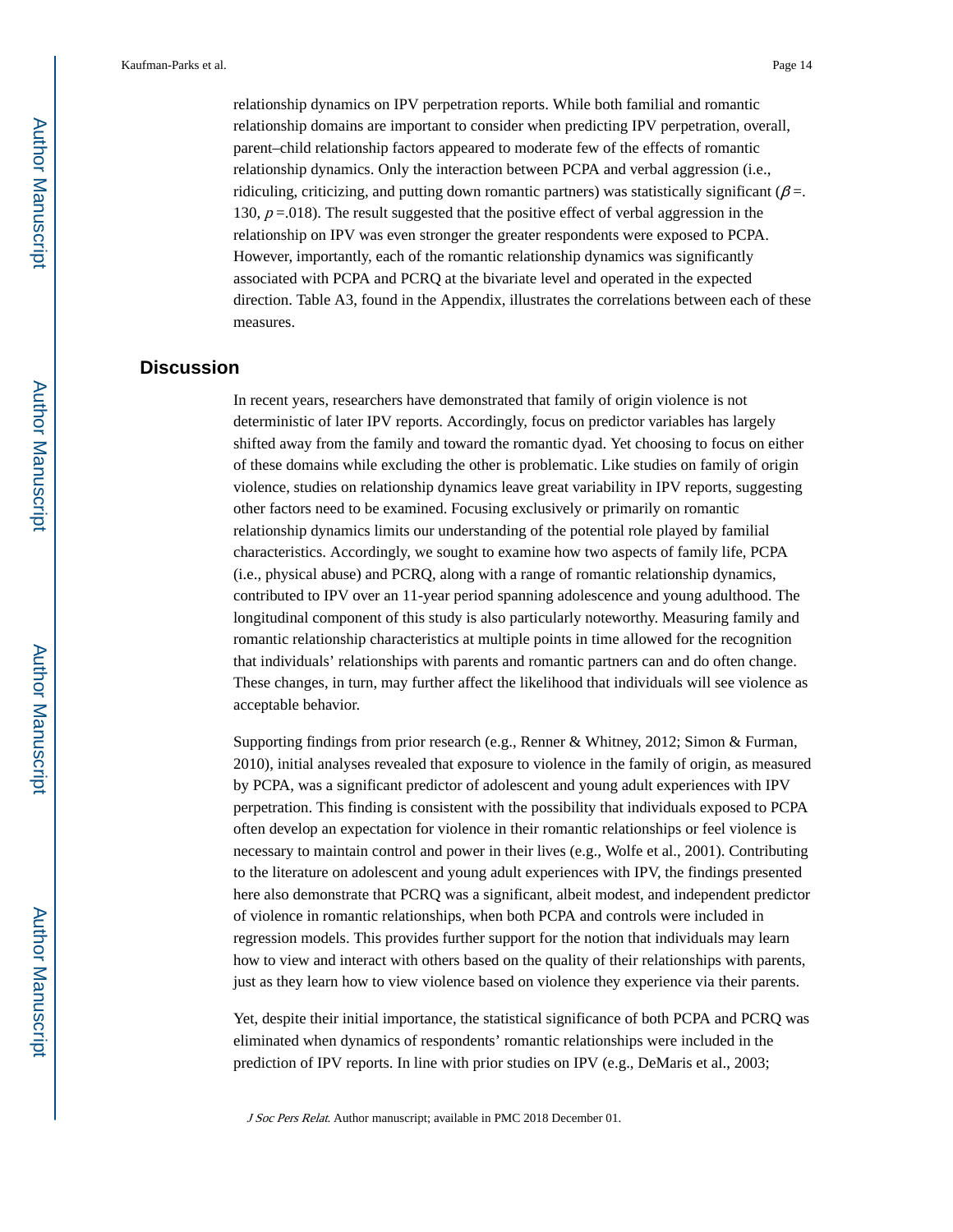Giordano et al., 2010), we found that each of the romantic relationship dynamics (e.g., jealousy and control, verbal aggression) was positively and significantly associated with IPV perpetration during adolescence and young adulthood. Importantly, taken together, the effect sizes of romantic relationship dynamics were significantly larger than those of both PCPA and PCRQ in earlier models. These results led to the potential conclusion that experiences more proximal to the romantic dyad (e.g., infidelity and verbal aggression) served as better predictors of IPV perpetration reports than those more distal in nature (e.g., family of origin experiences). However, the stronger effect of romantic relationship dynamics may be due to measurement differences, where such dynamics are measured more from a behavioral standpoint, opposed to measures such as PCRQ, which was assessed on a more global and emotional level. In either case, such findings do not diminish the utility of continuing to examine familial factors.

That romantic relationship dynamics served to mediate the relationship between parent– child relationship factors and IPV perpetration suggests that individuals with poor PCRQ and PCPA experiences were also more likely to evidence those negative dynamics in their romantic relationships, which increased the risk for becoming violent toward a romantic partner. This conclusion is consistent with past research findings demonstrating that individuals with deleterious familial backgrounds are more likely to evidence negative relationship beliefs, exhibit poor attachment styles, and have difficulty maintaining healthy, nonviolent relationships with others (Busby et al., 2008; Caldwell et al., 2009; Wolfe et al., 2001). Further, these characteristics, in turn, are likely to precipitate resorting to IPV in conflicts with intimate partners. Thus, while romantic relationship dynamics may serve as better predictors of IPV perpetration reports, parent–child relationship factors may help to explain how such negative dynamics come to evidence themselves in romantic relationships in the first place. In line with the DDS and background–situational models of IPV (Capaldi et al., 2005; Riggs & O'Leary, 1989), potential mediating relationships such as these underscores the utility of conceptualizing IPV more broadly in future research efforts.

Relatedly, we expected that romantic relationship dynamics would be moderated by parent– child relationship factors, acknowledging that not all individuals who experience negative relationship dynamics go on to perpetrate IPV. We found partial support for this hypothesis. The effect of verbal aggression in romantic relationships was conditioned by PCPA. Specifically, the findings presented here suggest that individuals exposed to PCPA may have a lower tolerance for verbal aggression in their romantic relationships, leading to a higher likelihood of IPV perpetration in the context of verbal aggression, compared to those not exposed to PCPA. The exact way in which this interaction operates was not tested in the present study. However, one potential explanation is that verbal aggression may represent an imminent threat of physical victimization for those with PCPA experiences. This threat, in turn, may lead individuals to act out violently due to feelings of fear and anxiety or in precipitating the need for self-defense. This line of reasoning further supports the DDS and background–situational models of IPV (Capaldi et al., 2005; Riggs & O'Leary, 1989) and the continued importance of including both familial and romantic relationship factors in the prediction of IPV experiences. Nonetheless, this was the only significant interaction between either PCPA or PCRQ and any of the romantic relationship dynamics included in the present analyses. Thus, while each romantic relationship and parent–child characteristics may be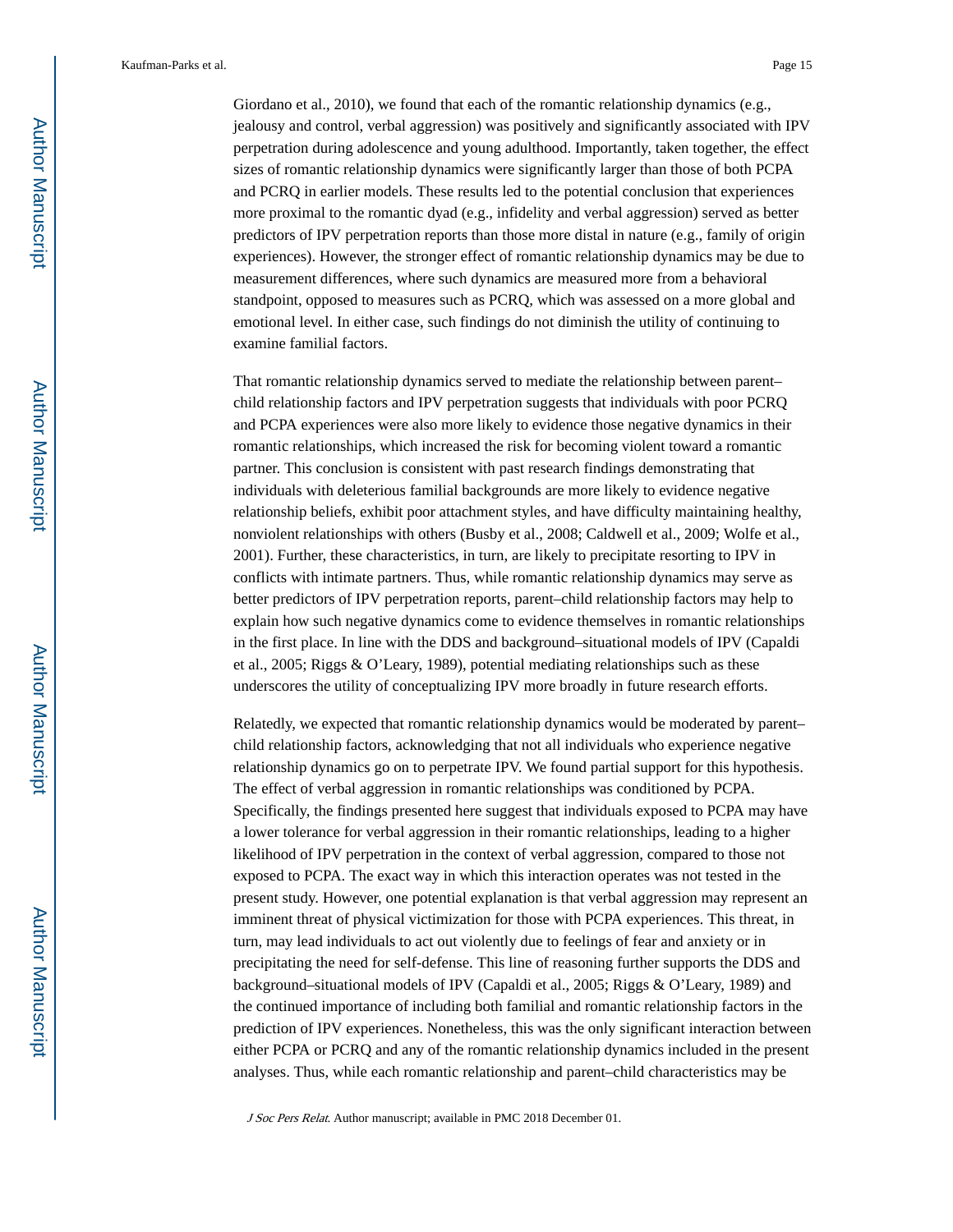important to consider in predicting IPV, their effects appear to operate largely independent of one another.

While outside the primary aims of the present study, it is potentially important to note the two strongest and most consistent predictors of IPV perpetration as measured here were being female and engaging in delinquent behavior. Results indicated that women, compared with men, were 131% more likely to report IPV perpetration in the full regression model. While this finding is in line with much prior research on IPV (e.g., Capaldi et al., 2007, 2012), explicit explanations for gender differences in IPV perpetration were not tested in the present study. Past research has indicated that gender differences are consistently smaller for juvenile than adult samples, as well as for less serious forms of violence (e.g., Archer, 2000; Hamby, 2009). Most individuals do not reach adulthood until Wave III in the present data, and the present study is based on a community sample of adolescents and young adults. Accordingly, these two explanations may account for the higher rate of female violence found here and in other similar samples when compared to IPV studies in mostly adult or clinical-based samples. Relatedly, there is some past literature to indicate that men may be more likely to underreport perpetrating IPV than are women (Schluter, Paterson, & Feehan, 2007), likely due to the less socially desirable nature of male-to-female perpetrated violence.

Likewise, individuals who engaged in delinquent behavior were approximately 66% more likely to be violent toward a romantic partner. The utility of this finding is threefold. Consistent with prior research (Capaldi & Clark, 1998; Swinford et al., 2000), the inclusion of respondent delinquency may provide insight into the processes by which PCPA and PCRQ lead to IPV perpetration, via intervening variables of adolescent and young adult problem behavior. In particular, past research has indicated that antisocial or delinquent individuals may be more likely to select romantic partners who are compatible with and accepting of their behavior (e.g., Carbone-Lopez & Kruttschnitt, 2010; Rhule-Louie & McMahon, 2007). Thus, those individuals reporting IPV perpetration in the present study may be in relationships with partners who are equally aggressive or violent. Likewise, delinquent individuals are increasingly likely to form friendships with other delinquent peers who, in turn, are likely to influence views of romantic relationships and the use of violence within those relationships (Capaldi, Dishion, Stoolmiller, & Yoerger, 2001; Foshee et al., 2013). Importantly, past research has stressed continuity between early family dynamics and the quality of ties formed later in the life course (e.g., Cook, Buehler, & Fletcher, 2012; Cui, Conger, Bryant, & Elder, 2002), indicating that individuals with histories of PCPA and poor PCRQ may be especially likely to form relationships with other antisocial individuals.

Consistent with past research (Burt & Klump, 2012; Silberg et al., 2012), the significant effect of delinquency lends further support to the possibility that some individuals may be more predisposed to violence despite the presence or absence of other risk factors (e.g., parent–child and romantic relationship dynamics). Acknowledging the various ways by which delinquency and other antisocial behaviors may affect IPV experiences further emphasizes the value in taking a multi-faceted approach in the prediction of IPV. Future research efforts would do well to incorporate a multitude of individual, dyadic, and contextual influences for a more thorough depiction of the complex processes by which violence manifests itself in romantic relationships. This result lends further support for our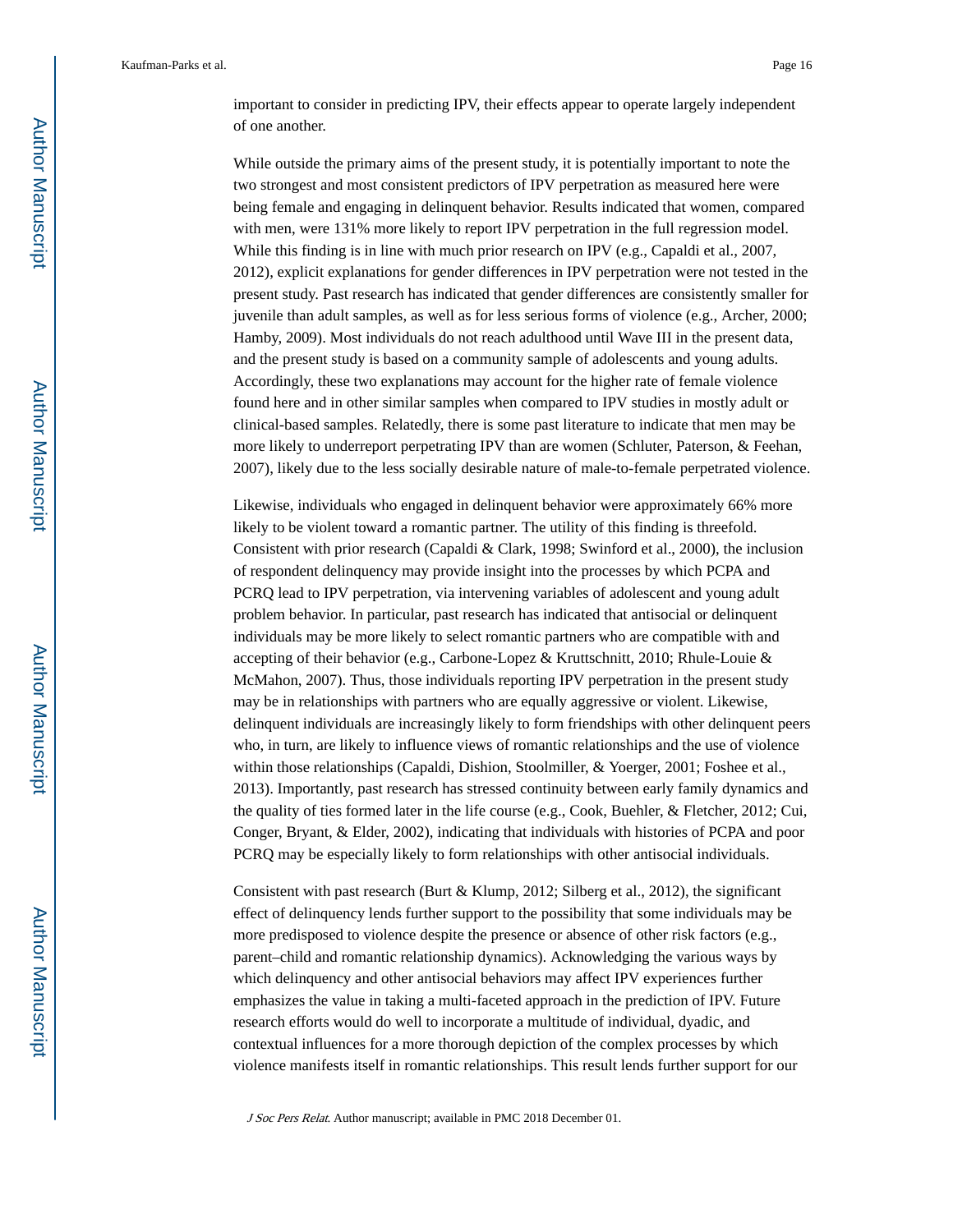belief that traditional regression models may be inadequate in the prediction of IPV perpetration. Rather, a more effective approach may be to utilize analytic techniques that try to account for unmeasured heterogeneity among respondents. Such heterogeneity may be selecting individuals into violent experiences, whether as a result of delinquency or some other unmeasured characteristic.

Although the present findings advance our understanding of familial and dyadic influences on romantic relationship violence, there were several limitations in the present study. First, the TARS sample has characteristics similar to the national population; nevertheless, it is a regional sample. Likewise, a minority of individuals in the present study reported perpetrating IPV (between 11% and 22% in each wave), making them relatively unique compared to the sample as a whole. Finally, we measured only physical IPV in the present analysis. As such, generalizability of the findings presented here should be made with caution. Future research efforts should replicate the findings presented here, with nationally representative data and additional violence types of emotional and sexual IPV where possible.

Second, respondents' self-reports were used for the measurement of IPV perpetration and romantic relationship dynamics. Although issues of underreporting or overreporting are possible with any self-reported data, this may be especially the case here given the absence of partner reports in the current data set. Given the widespread absence of research that interviews both members of the romantic dyad (Capaldi et al., 2012), the use of couple-level data is an important avenue for new advances. This may be particularly important when examining violence, given that antisocial individuals are especially prone to assortative mating processes (Capaldi et al., 2001; Krueger, Moffitt, Caspi, Bleske, & Silva, 1998). Third, although both PCPA and PCRQ were important predictors of IPV perpetration, we did not examine the exact processes by which these associations unfold. For instance, although social learning theory presupposes that individuals exposed to PCPA are taught to see violence as an acceptable or at least understandable solution to conflict, or come to believe violence is a common component of healthy, loving relationships, we did not measure respondents' attitudes toward violence.

There are likely many additional facets of the familial environment, outside of PCPA and PCRQ, which may contribute to IPV experiences in adolescence and young adulthood that were not examined in the present study. Given the potential utility of family-based interventions in preventing IPV where maltreatment, conflict, and poor parenting practices are evident (Langhinrichsen-Rohling & Capaldi, 2012), future research should expand the examination of these potential predictors and pathways. Finally, prior research has indicated additional mechanisms, aside from familial and romantic relationship characteristics, which may influence IPV experiences that were not included in the present study. Of particular importance to adolescents and young adults, such mechanisms may include peer relationships and school context (e.g., Foshee et al., 2011; Giordano, Kaufman, Manning, & Long-more, 2015), as well as characteristics of the larger neighborhood and community (e.g., Browning, 2002). Accordingly, continued examination of these and additional mechanisms may provide a more complete portrait of the complex processes by which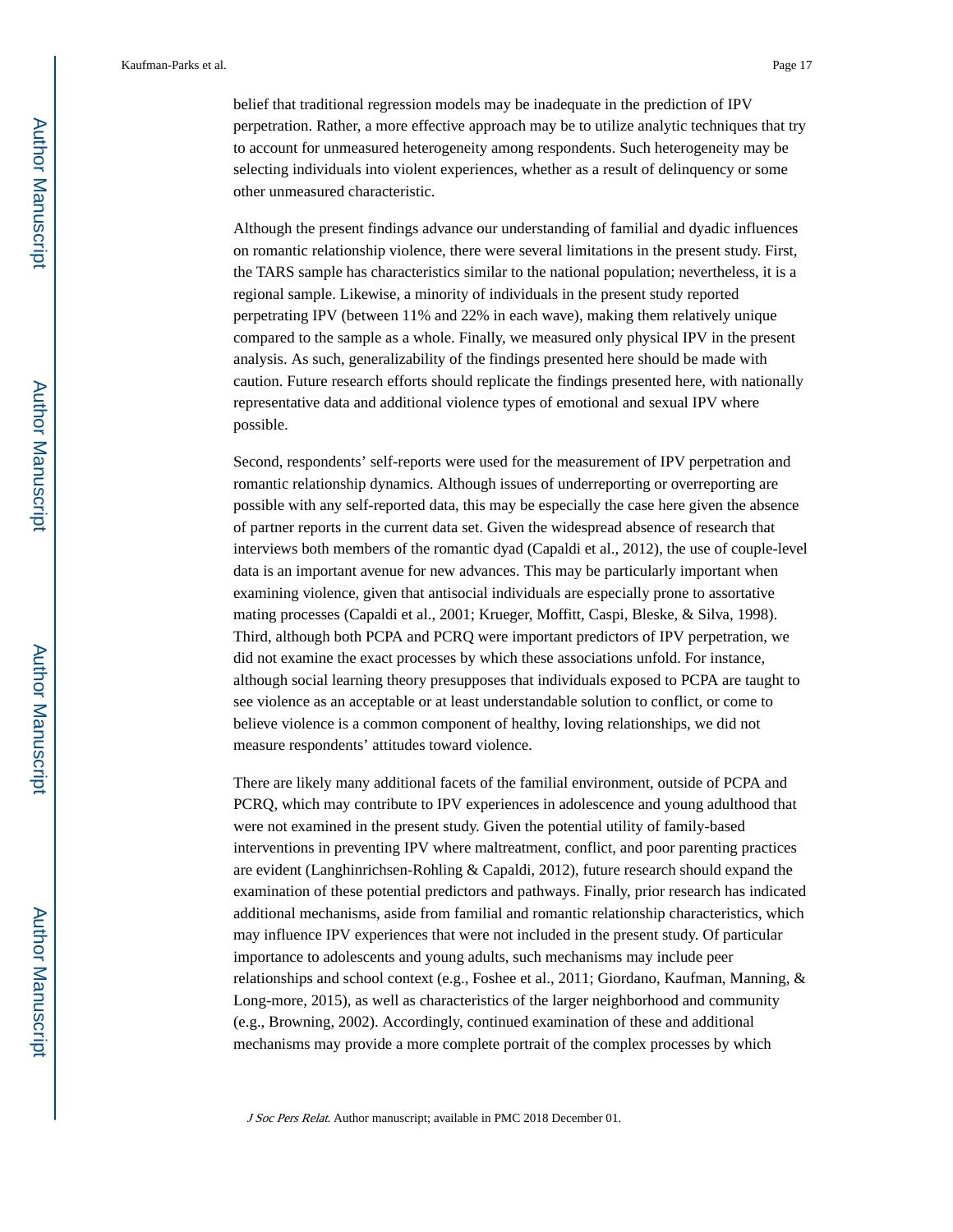violence unfolds in romantic relationships. These analyses are also needed to empirically test the utility of such recent theoretical innovations in the IPV arena as the DDS model.

Continued research is essential to improve our understanding of romantic relationship violence, particularly during adolescence and young adulthood. Yet, the current study makes several efforts to advance upon past research endeavors. Through the use of random-effects analysis, the results presented here combine two largely segregated literatures, illustrating the complex processes by which both parent–child and romantic relationship dynamics influence individuals' propensity for IPV perpetration, net of individuals' own problematic, deviant, and delinquent characteristics.

#### **Acknowledgments**

#### **Funding**

The author(s) disclosed receipt of the following financial support for the research, authorship, and/or publication of this article: This research was supported by a grant from The Eunice Kennedy Shriver National Institute of Child Health and Human Development (HD036223) and by the Center for Family and Demographic Research, Bowling Green State University, which has core funding from The Eunice Kennedy Shriver National Institute of Child Health and Human Development (R24HD050959-01).

## **References**

- Allison, PD. Missing data (quantitative applications in the social sciences). Thousand Oaks, CA: Sage; 2002.
- Allison, PD. Fixed effects regression methods for longitudinal data using SAS. Cary, NC: SAS Institute Inc; 2005.
- Allison, PD. Fixed effects regression models. Thousand Oaks, CA: Sage; 2009.
- Alvira-Hammond M, Longmore MA, Manning WD, Giordano PC. Gainful activity and intimate partner aggression in emerging adulthood. Emerging Adulthood. 2014; 2:116–127. [PubMed: 25309829]
- Aquilino WS. From adolescent to young adult: A prospective study of parent-child relations during the transition to adulthood. Journal of Marriage and the Family. 1997; 59:670–686.
- Aquilino, WS. Family relationships and support systems in emerging adulthood. In: Arnett, JJ., Turner, JL., editors. Emerging adults in America: Coming of age in the 21st century. Washington, DC: American Psychological Association; 2006. p. 193-217.
- Archer J. Sex differences in aggression between heterosexual partners: A meta-analytic review. Psychological Bulletin. 2000; 126:651–680. [PubMed: 10989615]
- Baker CR, Stith SM. Factors predicting dating violence perpetration among male and female college students. Journal of Aggression, Maltreatment & Trauma. 2008; 1(7):227–244.
- Bandura, A. Social learning theory. Englewood Cliffs, NJ: Prentice-Hall; 1977.
- Bandura, A. The social learning perspective: Mechanisms of aggression. In: Toch, H., editor. Psychology of crime and criminal justice. Prospect Heights, IL: Waveland Press; 1986. p. 198-236.
- Bijleveld C, Farrington D. Intergenerational continuity in convictions: A five-generation study. Criminal Behaviour and Mental Health. 2009; 19:77–79. [PubMed: 19274629]
- Browning CR. The span of collective efficacy: Extending social disorganization theory to partner violence. Journal of Marriage and the Family. 2002; 64:833–850.
- Buck NML, Leenaars EPEM, Emmelkamp PMG, Van Marle HJC. Explaining the relationship between insecure attachment and partner abuse: The role of personality characteristics. Journal of Interpersonal Violence. 2012; 27:3149–3170. [PubMed: 22550146]
- Burt S, Klump K. Etiological distinction between aggressive and non-aggressive antisocial behavior: Results from a nuclear twin family model. Journal of Abnormal Child Psychology. 2012; 40:1059– 1071. [PubMed: 22466619]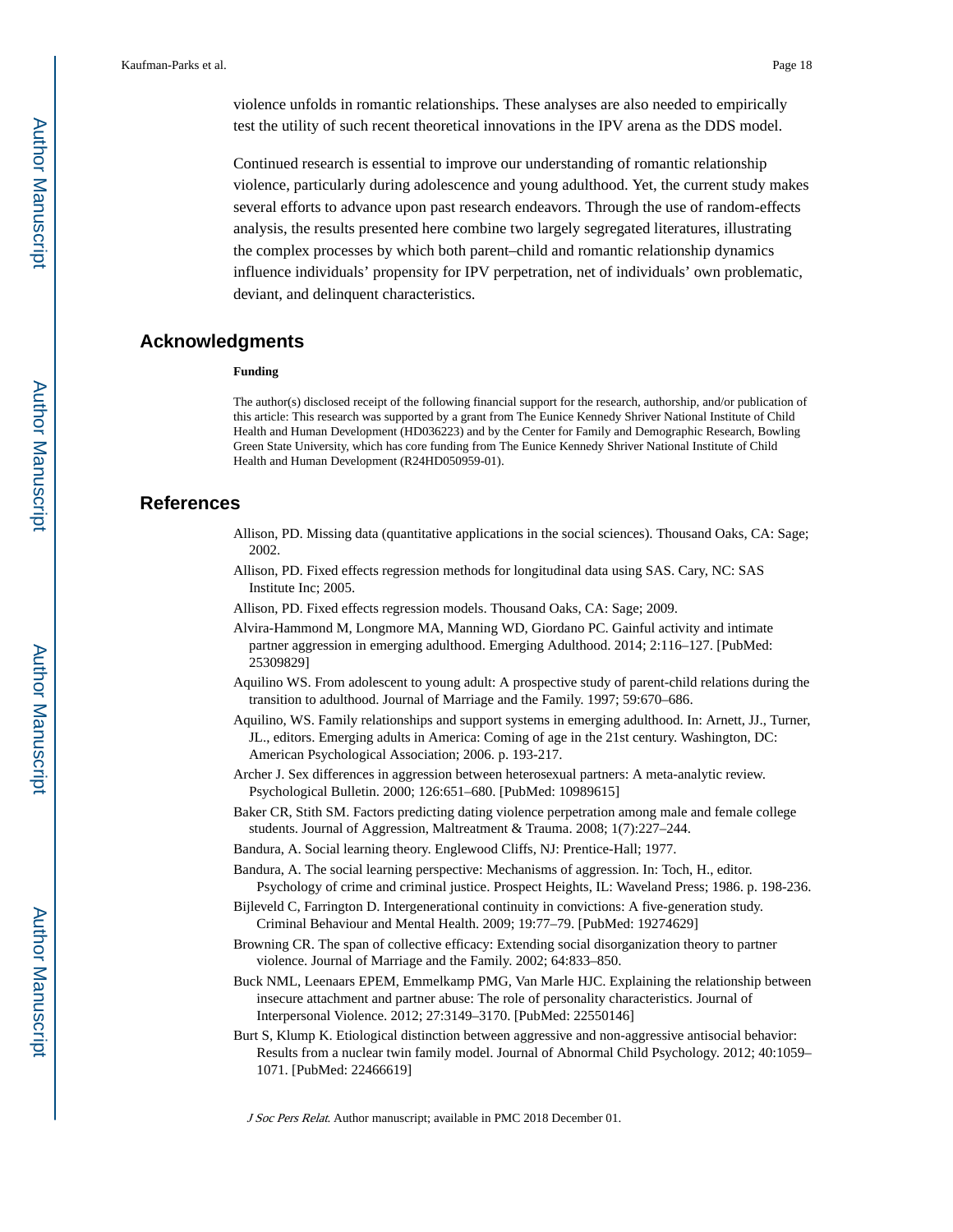- Busby DM, Holman TB, Walker E. Pathways to relationship aggression between adult partners. Family Relations. 2008; 57:72–83.
- Caetano R, Ramisetty-Mikler S, Field CA. Unidirectional and bidirectional intimate partner violence among white, black and Hispanic couples in the United States. Violence and Victims. 2005; 20:393–406. [PubMed: 16250407]
- Caetano R, Vaeth PC, Ramisetty-Mikler S. Intimate partner violence victim and perpetrator characteristics among couples in the United States. Journal of Family Violence. 2008; 23:507–518.
- Caldwell JE, Swan SC, Allen CT, Sullivan TP, Snow DL. Research examining the motivation for women's use of intimate partner violence. Why I hit him: Women's reasons for intimate partner violence. Journal of Aggression, Maltreatment & Trauma. 2009; 18:672–697.
- Capaldi DM, Clark S. Prospective family predictors of aggression toward female partners for at-risk young men. Developmental Psychology. 1998; 34:1175–1188. [PubMed: 9823503]
- Capaldi DM, Dishion TJ, Stoolmiller M, Yoerger K. Aggression toward female partners by at-risk young men: The contribution of male adolescent friendships. Developmental Psychology. 2001; 37:61–73. [PubMed: 11206434]
- Capaldi DM, Kim HK, Shortt JW. Observed initiation and reciprocity of physical aggression in young, at-risk couples. Journal of Family Violence. 2007; 22:101–111. [PubMed: 17468783]
- Capaldi DM, Knoble NB, Shortt JW, Kim HK. A systematic review of risk factors for intimate partner violence. Partner Abuse. 2012; 3:231–280. [PubMed: 22754606]
- Capaldi, DM., Shortt, JW., Kim, HK. A life span developmental systems perspective on aggression toward a partner. In: Pinsof, W., Lebow, editors. Family psychology: The art of the science. New York, NY: Oxford University Press; 2005. p. 141-167.
- Carbone-Lopez K, Kruttschnitt C. Risky relationships? Assortative mating and women's experiences of intimate partner violence. Crime & Delinquency. 2010; 56:358–384.
- Carbone-Lopez K, Rennison CM, Macmillan R. The transcendence of violence across relationships: New methods for understanding men's and women's experiences of intimate partner violence across the life course. Journal of Quantitative Criminology. 2012; 28:319–346.
- Cook EC, Buehler C, Fletcher AC. A process model of parenting and adolescents' friendship competence. Social Development. 2012; 21:461–481. [PubMed: 24882948]
- Cui M, Conger RD, Bryant CM, Elder GH. Parental behavior and the quality of adolescent friendships: A social-contextual perspective. Journal of Marriage and Family. 2002; 64:676–689.
- Cui M, Ueno K, Gordon M, Fincham FD. The continuation of intimate partner violence from adolescence to young adulthood. Journal of Marriage and Family. 2013; 75:300–313. [PubMed: 23687386]
- DeMaris A, Benson ML, Fox GL, Hill T, Van Wyk K. Distal and proximal factors in domestic violence: A test of an integrated model. Journal of Marriage and Family. 2003; 65:652–667.
- Dutton DG. The origin and structure of the abusive personality. Journal of Personality Disorders. 1994; 8:181–191.
- Dutton DG, Starzomski A, Ryan L. Antecedents of abusive personality and abusive behavior in wife assaulters. Journal of Family Violence. 1996; 11:113–132.
- Fang X, Corso PS. Gender differences in the connections between violence experienced as a child and perpetration of intimate partner violence in young adulthood. Journal of Family Violence. 2008; 23:303–313.
- Field CA, Caetano R. Ethnic differences in intimate partner violence in the U.S. general population: The role of alcohol use and socioeconomic status. Trauma, Violence & Abuse. 2004; 5:303–317.
- Foshee VA, Benefield TS, Ennett ST, Bauman KE, Suchindan C. Longitudinal predictors of serious physical and sexual dating violence victimization during adolescence. Preventive Medicine. 2004; 39:1007–1016. [PubMed: 15475036]
- Foshee VA, Benefield TS, Reyes HLM, Ennett ST, Faris R, Chang L, … Suchindran CM. The peer context and the development of the perpetration of adolescent dating violence. Journal of Youth and Adolescence. 2013; 42:471–486. [PubMed: 23381777]
- Foshee VA, Reyes HLM, Ennett ST, Suchindran C, Mathias JP, Karriker-Jaffe KJ, … Benefield TS. Risk and protective factors distinguishing profiles of adolescent peer and dating violence perpetration. Journal of Adolescent Health. 2011; 48:344–350. [PubMed: 21402262]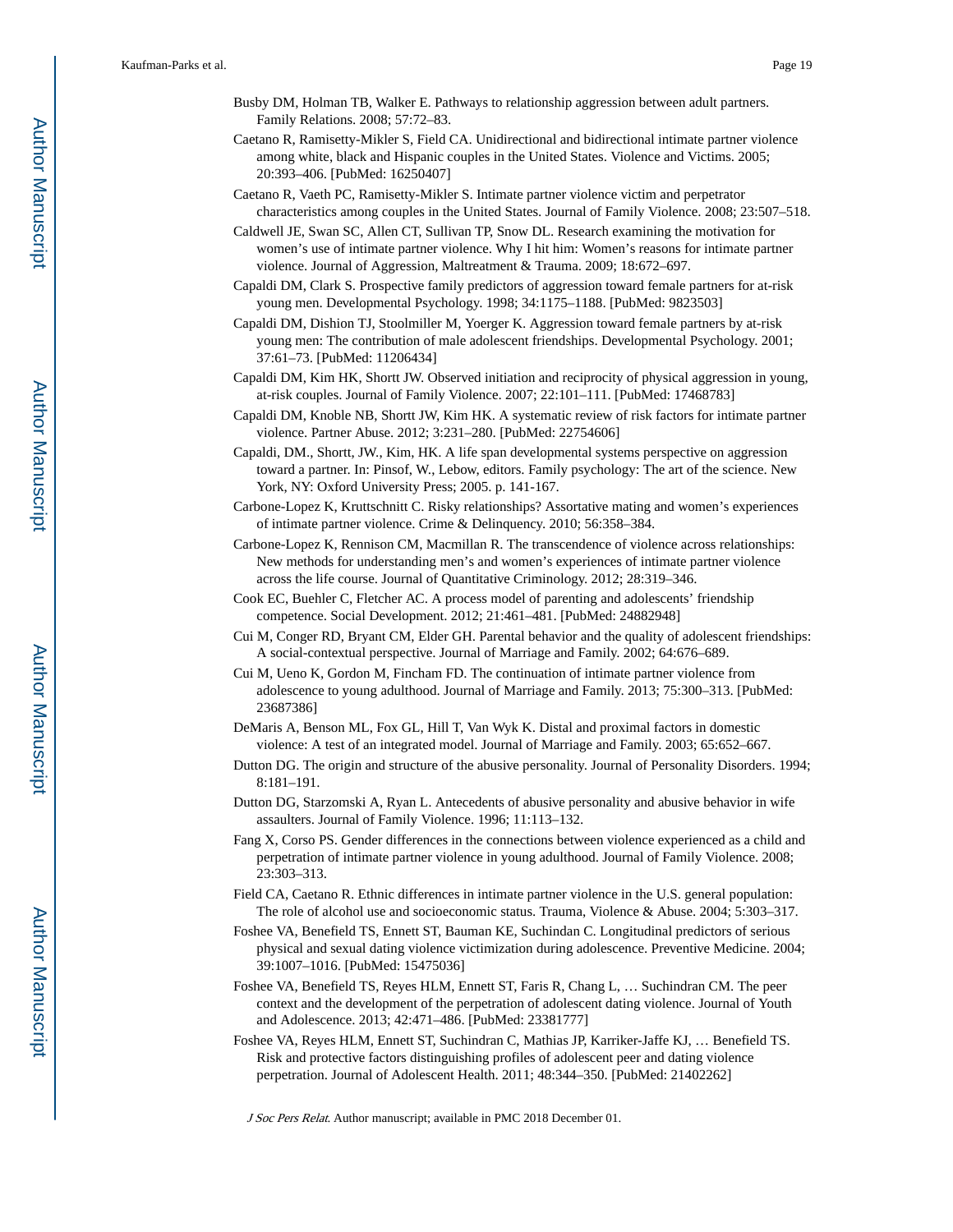- Franklin CA, Kercher GA. The intergenerational transmission of intimate partner violence: Differentiating correlates in a random community sample. Journal of Family Violence. 2012; 27:187–199.
- Giordano PC, Kaufman A, Manning WD, Longmore MA. Teen dating violence: The influence of friendships and school context. Sociological Focus. 2015; 48:150–171. [PubMed: 26412905]
- Giordano PC, Soto DA, Manning WD, Longmore MA. The characteristics of romantic relationships associated with teen dating violence. Social Science Research. 2010; 39:863–874. [PubMed: 21037934]
- Hair EC, Moore KA, Garrett SB, Ling T, Cleveland K. The continued importance of quality parentadolescent relationships during late adolescence. Journal of Research on Adolescence. 2008; 18:187–200.
- Hamby SL. The gender debate about intimate partner violence: Solutions and dead ends. Psychological Trauma: Theory, Research, Practice, and Policy. 2009; 1:24–34.
- Hamby SL, Sugarman DB. Acts of psychological aggression against a partner and their relation to physical assault and gender. Journal of Marriage and the Family. 1999; 61:959–970.
- Kalmuss D. The intergenerational transmission of marital aggression. Journal of Marriage and the Family. 1984; 46:11–19.
- Krueger RF, Moffitt TE, Caspi A, Bleske A, Silva P. Assortative mating for antisocial behavior: Developmental and methodological implications. Behavior Genetics. 1998; 28:173–186. [PubMed: 9670593]
- Langhinrichsen-Rohling J, Capaldi DM. Clearly we've only just begun: Developing effective prevention programs for intimate partner violence. Prevention Science. 2012; 13:410–414. [PubMed: 22752380]
- Luthra R, Gidycz CA. Dating violence among college men and women: Evaluation of a theoretical model. Journal of Interpersonal Violence. 2006; 21:717–731. [PubMed: 16672738]
- Miller S, Gorman-Smith D, Sullivan T, Orpinas P, Simon TR. Parent and peer predictors of physical dating violence perpetration in early adolescence: Tests of moderation and gender differences. Journal of Clinical Child & Adolescent Psychology. 2009; 38:538–550. [PubMed: 20183640]
- Palazzolo KE, Roberto AJ, Babin EA. The relationship between parents' verbal aggression and young adult children's intimate partner violence victimization and perpetration. Health Communication. 2010; 25:357–364. [PubMed: 20512717]
- Renner LM, Whitney SD. Examining symmetry in intimate partner violence among young adults using socio-demographic characteristics. Journal of Family Violence. 2010; 25:1540–1561.
- Renner LM, Whitney SD. Risk factors for unidirectional and bidirectional intimate partner violence among young adults. Child Abuse & Neglect. 2012; 36:40–52. [PubMed: 22269774]
- Rennison C, Planty M. Nonlethal intimate partner violence: Examining race, gender, and income patterns. Violence and Victims. 2003; 18:433–443. [PubMed: 14582864]
- Rhule-Louie DM, McMahon RJ. Problem behavior and romantic relationships: Assortative mating, behavior contagion, and desistance. Clinical Child and Family Psychology Review. 2007; 10:53– 100. [PubMed: 17318381]
- Riggs, DS., O'Leary, KD. The development of a model of courtship aggression. In: Pirog-Good, MA., Stets, JE., editors. Violence in dating relationships: Emerging social issues. New York, NY: Praeger; 1989. p. 53-71.
- Schafer J, Caetano R, Cunradi CB. A path model of risk factors for intimate partner violence among couples in the United States. Journal of Interpersonal Violence. 2004; 19:127–142. [PubMed: 15005998]
- Schluter PJ, Paterson J, Feehan M. Prevalence and concordance of interpersonal violence reports from intimate partners: Findings from the Pacific Islands families study. Journal of Epidemiology and Community Health. 2007; 61:625–630. [PubMed: 17568056]
- Silberg JL, Maes H, Eaves LJ. Unraveling the effect of genes and environment in the transmission of parental antisocial behavior to children's conduct disturbance, depression and hyperactivity. Journal of Child Psychology & Psychiatry. 2012; 53:668–677. [PubMed: 22141405]
- Simon VA, Furman W. Interparental conflict and adolescents' romantic relationship conflict. Journal of Research on Adolescence. 2010; 20:188–209. [PubMed: 20186259]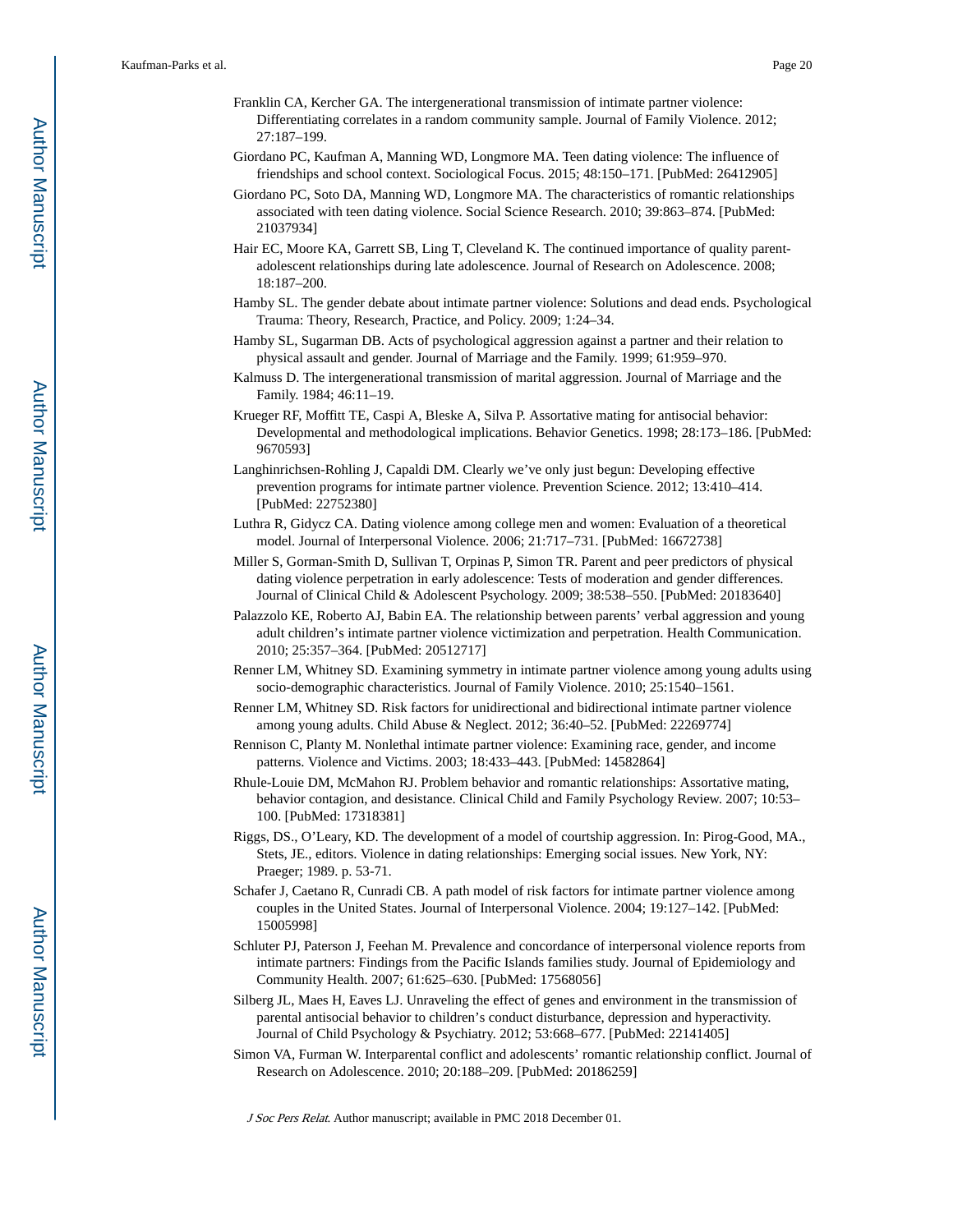- Smith CA, Ireland TO, Park A, Elwyn L, Thornberry TP. Intergenerational continuities and discontinuities in intimate partner violence: A two-generational prospective study. Journal of Interpersonal Violence. 2011; 26:3720–3752. [PubMed: 21810795]
- Straus, MA., Gelles, RJ., Steinmetz, SK. Behind closed doors: Violence in the American family. New York, NY: Doubleday/Anchor; 1980.
- Straus MA, Hamby SL, Boney-McCoy S, Sugarman DB. The Revised Conflict Tactics Scale (CTS2): Development and preliminary psychometric data. Journal of Family Issues. 1996; 17:283–316.
- Swinford SP, DeMaris A, Cernkovich SA, Giordano PC. Harsh physical discipline in childhood and violence in later romantic involvements: The mediating role of problem behaviors. Journal of Marriage and Family. 2000; 62:508–519.
- Tajima EA, Herrenkohl TI, Moylan CA, Derr AS. Moderating the effects of childhood exposure to intimate partner violence: The roles of parenting characteristics and adolescent peer support. Journal of Research on Adolescence. 2010; 21:376–394.
- Thornberry TP, Freeman-Gallant A, Lovegrove PJ. Intergenerational linkages in antisocial behavior. Criminal Behaviour & Mental Health. 2009; 19:80–93. [PubMed: 19274625]
- Thornberry TP, Ireland TO, Smith CA. The importance of timing: The varying impact of childhood and adolescent maltreatment on multiple problem outcomes. Development and Psychopathology. 2001; 13:957–979. [PubMed: 11771916]
- Wekerle C, Leung E, Wall A, MacMillan H, Boyle M, Trocme N, Waechter R. The contribution of childhood emotional abuse to teen dating violence among child protective services-involved youth. Child Abuse & Neglect. 2009; 33:45–58. [PubMed: 19167066]
- Wolfe DA, Scott K, Wekerle C, Pittman A. Child maltreatment: Risk of adjustment problems and dating violence in adolescence. Journal of the American Academy of Child and Adolescent Psychiatry. 2001; 40:282–298. [PubMed: 11288769]

## **Appendix**

#### **Table A1**

Background aggression measures.

| <b>Variable</b>         | <b>Items</b>                                                                                                                                                                                                                                                                                                                                                                                                                                                                                                                        | Coding                                                                                                                                                                                                                                                                                                                                       |  |  |
|-------------------------|-------------------------------------------------------------------------------------------------------------------------------------------------------------------------------------------------------------------------------------------------------------------------------------------------------------------------------------------------------------------------------------------------------------------------------------------------------------------------------------------------------------------------------------|----------------------------------------------------------------------------------------------------------------------------------------------------------------------------------------------------------------------------------------------------------------------------------------------------------------------------------------------|--|--|
| Delinquency             | Seven-item respondent measure at all five waves;<br>how often respondent has (1) stolen (or tried to<br>steal) things worth US\$5 or less, (2) carried a<br>hidden weapon other than a plain pocket knife,<br>(3) damaged or destroyed property on purpose,<br>(4) stolen (or tried to steal) something worth more<br>than US\$50, (5) attacked someone with the idea<br>of seriously hurting him/her, (6) sold drugs, and<br>(7) broken into a building or vehicle (or tried to<br>break in) to steal something or to look around. | Responses to all items range from " $1 =$<br>never" to "9 = more than once a day."<br>The average is taken to form a single<br>indicator of delinquency at each wave,<br>with a possible range of $1-9$ (Wave I $\alpha$<br>$= .826$ , Wave II $a = .793$ , Wave III $a$<br>$= .716$ , Wave IV $\alpha = .621$ , and Wave V<br>$a = .589$ ). |  |  |
| Interparental conflict  | Wave 1 parent questionnaire: "How often do you<br>have disagreements with your current spouse or<br>partner?                                                                                                                                                                                                                                                                                                                                                                                                                        | " $0 = \text{rarely}$ " to " $3 = \text{very often}$ "                                                                                                                                                                                                                                                                                       |  |  |
| Conflict exposure       | Wave 1 parent questionnaire: "When you have<br>disagreements with your current spouse or<br>partner, how much or how little do you tell your<br>child about it?"                                                                                                                                                                                                                                                                                                                                                                    | " $0 = I$ do not tell my child anything" to<br>" $3 = I$ tell my child everything"                                                                                                                                                                                                                                                           |  |  |
| Family conflict tactics | Four-item measure from the Wave V respondent<br>questionnaire asks respondents, "When you were<br>growing up, how often did either one of your<br>parents throw something at the other," " push,<br>shove or grab the other," " slap the other in the<br>face or head with an open hand," and " hit the<br>other?"                                                                                                                                                                                                                  | Responses to all items range from " $1 =$<br>never" to " $5$ = very often" and are<br>combined to form one measure ranging<br>from 4 to 20 ( $a = .951$ ).                                                                                                                                                                                   |  |  |
| Problem child           | Four-item measure from Wave I parent<br>questionnaire asks parents to respond to the<br>following: "My child is unhappy, sad or<br>depressed," " fussy or irritable," " loses                                                                                                                                                                                                                                                                                                                                                       | Responses to all items range from " $1 =$<br>strongly disagree" to " $5 =$ strongly<br>agree." They are combined to form one<br>measure with a possible range of 4–20,<br>with higher scores indicating                                                                                                                                      |  |  |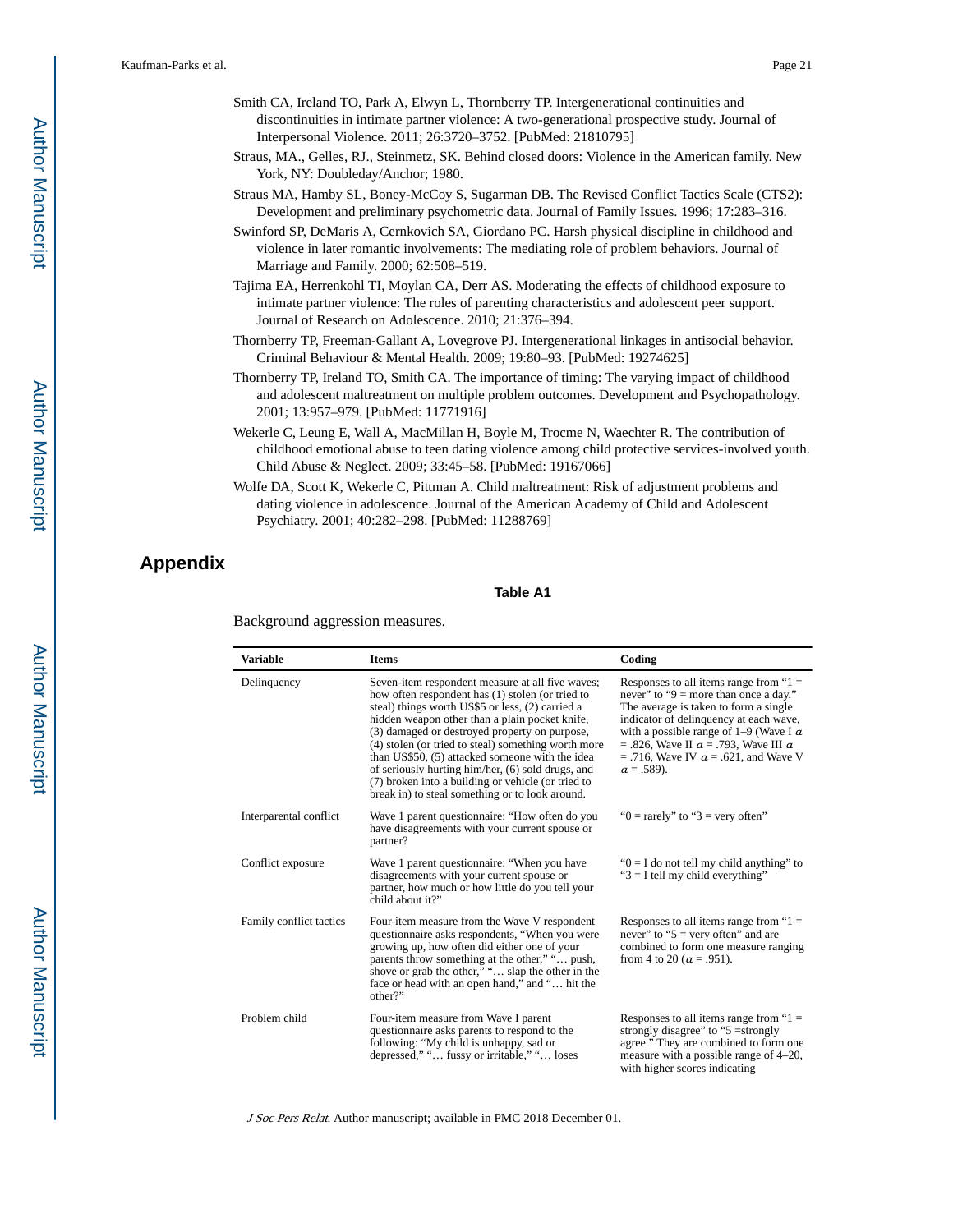| <b>Variable</b>                                             | <b>Items</b>                                                                                                                                                                                                                                                                                                                                      | Coding                                                                                                                                                                                                                           |
|-------------------------------------------------------------|---------------------------------------------------------------------------------------------------------------------------------------------------------------------------------------------------------------------------------------------------------------------------------------------------------------------------------------------------|----------------------------------------------------------------------------------------------------------------------------------------------------------------------------------------------------------------------------------|
|                                                             | his/her temper easily," and " bullies, or is cruel<br>or mean, to others."                                                                                                                                                                                                                                                                        | individuals who were more<br>problematic as children ( $\alpha$ = .754).                                                                                                                                                         |
| Parental juvenile<br>delinquency (four<br>measures)         | Four separate items from Wave I parent<br>questionnaire ask parents whether the following<br>things happened during their teen years: "you<br>were suspended or expelled from school," "you<br>were arrested by police," "you drank alcohol,"<br>and "you used drugs."                                                                            | Each item is dichotomous, where 1<br>indicates the parent experienced the<br>event and 0 otherwise. All 4 items are<br>kept separate in multivariate analyses.                                                                   |
| Parental adult deviance/<br>criminality (three<br>measures) | Three separate items from Wave I parent<br>questionnaire. Two items ask parents to indicate<br>how many times during the year prior to the<br>interview they had "used alcohol to get drunk"<br>and "used drugs to get high." The third item asks<br>parents to indicate "the number of times one of<br>your child's parents was sent to prison." | Alcohol and drug use items range from<br>" $0 =$ never" to "7 = almost daily."<br>Parental imprisonment ranges from "0"<br>$=$ never" to "4 =4 or more times." All<br>three items are kept separate in<br>multivariate analyses. |

#### **Table A2**

Parent–child relationship quality across time, itemized measures.

| <b>Individual construct items</b>                                                                                           | Wave 1            | Wave 2            | Wave 3            | <b>Wave 4</b>     | Wave 5            |
|-----------------------------------------------------------------------------------------------------------------------------|-------------------|-------------------|-------------------|-------------------|-------------------|
| My parents give me the<br>right amount of affection                                                                         | $4.16(1-5; 0.03)$ | $4.01(1-5; 0.03)$ | $4.11(1-5; 0.03)$ | $4.08(1-5; 0.03)$ | $4.08(1-5; 0.03)$ |
| My parents trust me                                                                                                         | $3.99(1-5; 0.03)$ | $4.00(1-5; 0.03)$ | $4.10(1-5; 0.03)$ | $4.18(1-5; 0.03)$ | $4.26(1-5;0.03)$  |
| My parents sometimes put<br>me down in front of other<br>people                                                             | $3.95(1-5; 0.03)$ | $3.94(1-5; 0.03)$ | $4.09(1-5; 0.03)$ | $4.06(1-5; 0.03)$ | $4.21(1-5; 0.03)$ |
| My parents seem to wish I<br>were a different type of<br>person                                                             | $4.15(1-5; 0.03)$ | $4.04(1-5; 0.04)$ | $4.13(1-5;0.03)$  | $4.09(1-5; 0.03)$ | $4.15(1-5; 0.03)$ |
| I feel close to my parents                                                                                                  | $4.14(1-5; 0.03)$ | $3.97(1-5; 0.03)$ | $4.16(1-5; 0.03)$ | $4.17(1-5; 0.03)$ | $4.14(1-5; 0.03)$ |
| When you and your parents<br>disagree about things, how<br>often do you call each other<br>names and insult one<br>another? | $5.28(1-6; 0.03)$ | $5.28(1-6; 0.04)$ | $5.39(1-6; 0.03)$ | $5.45(1-6; 0.03)$ | $4.62(1-5; 0.02)$ |
| When you and your parents<br>disagree about things, how<br>often you do yell at each<br>other?                              | $4.15(1-6; 0.05)$ | $4.15(1-6; 0.05)$ | $4.27(1-6;0.05)$  | $4.48(1-6; 0.05)$ | $4.20(1-5; 0.03)$ |

Note. Items are reported in means; ranges and standard deviations are shown in parentheses.  $N = 950$  respondents.

Source. Toledo Adolescent Relationships Study.

#### **Table A3**

IPV perpetration, familial background, and romantic relationship dynamics, correlations.

|                      | <b>IPV</b> perpetration | <b>PCPA</b> | <b>PCRQ</b> | <b>Jealousy and control</b> | Infidelity | <b>Verbal aggression</b> | <b>Arguments</b> | <b>Mist</b> |
|----------------------|-------------------------|-------------|-------------|-----------------------------|------------|--------------------------|------------------|-------------|
| IPV perpetration     |                         |             |             |                             |            |                          |                  |             |
| <b>PCPA</b>          | $.100***$               |             |             |                             |            |                          |                  |             |
| <b>PCRQ</b>          | $-.162$ ***             | $-.353$ *** |             |                             |            |                          |                  |             |
| Jealousy and control | $.312***$               | $.125***$   | $-.221$ *** |                             |            |                          |                  |             |
| Infidelity           | .191***                 | .119***     | $-.108$ *** | $.190***$                   |            |                          |                  |             |
| Verbal aggression    | $.469***$               | $.119***$   | $-.207$ *** | $.402***$                   | $.221$ *** |                          |                  |             |
| Arguments            | $.306***$               | $.067***$   | $-.115***$  | $.418***$                   | $.141***$  | $.384***$                |                  |             |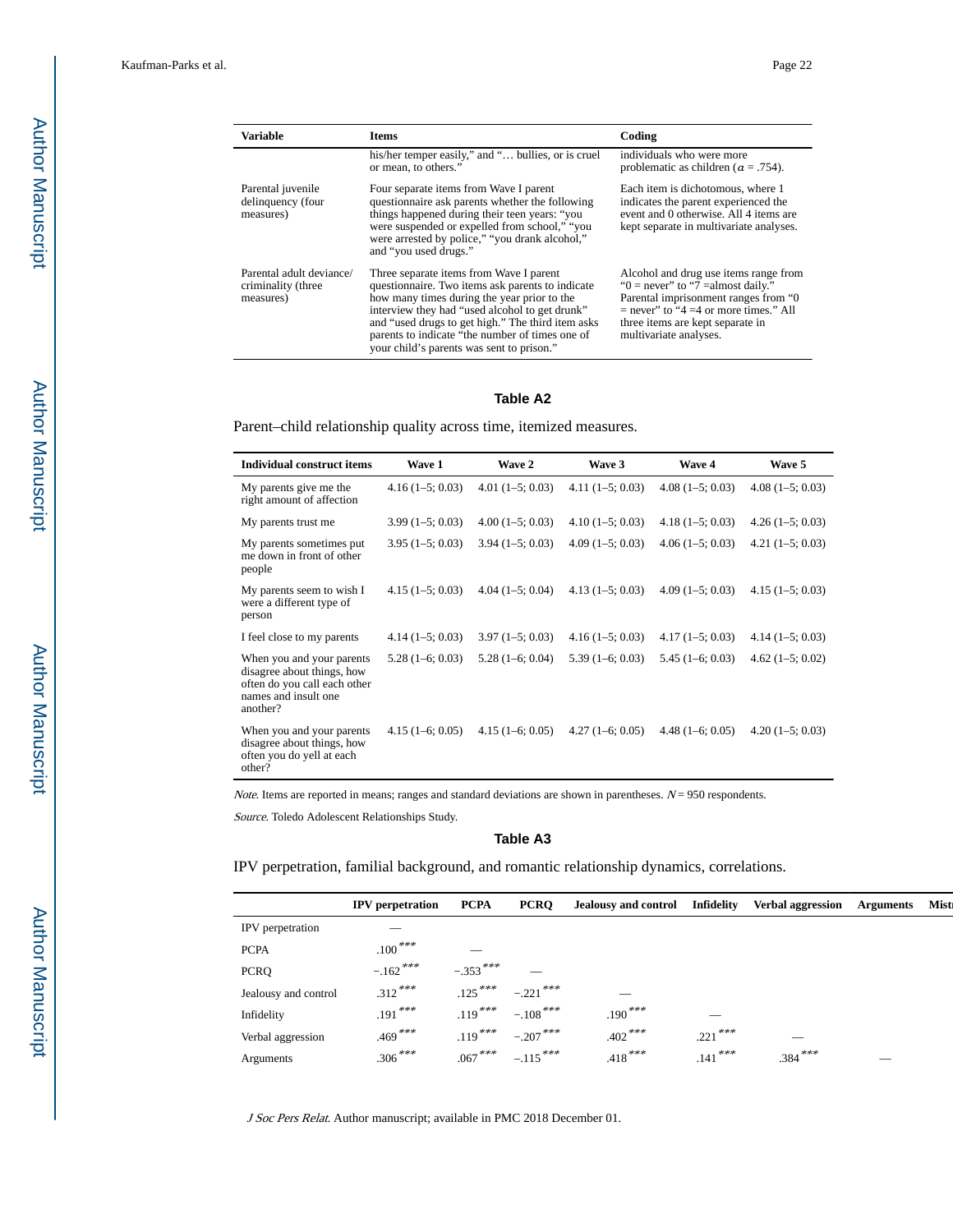|          | <b>IPV</b> perpetration | <b>PCPA</b> | <b>PCRO</b>           | <b>Jealousy and control</b> | Infidelity | <b>Verbal aggression</b> | Arguments    | <b>Mist</b> |
|----------|-------------------------|-------------|-----------------------|-----------------------------|------------|--------------------------|--------------|-------------|
| Mistrust | $.260***$               | ***         | ***<br>$\overline{a}$ | $.388***$                   | $.340***$  | ***<br>.340              | .***<br>.299 |             |
|          |                         |             |                       |                             |            |                          |              |             |

Note. IPV: intimate partner violence; PCPA: parent–child physical aggression; PCRQ: parent–child relationship quality. <sup>N</sup> = 950 respondents.

 $\int_{0}^{\lambda} p < 0.10;$ 

 $p < 0.05$ ;<br>\*\*<br> $p < 0.01$ ;<br>\*\*\*<br> $p < 0.001$ .

Source: Toledo Adolescent Relationships Study.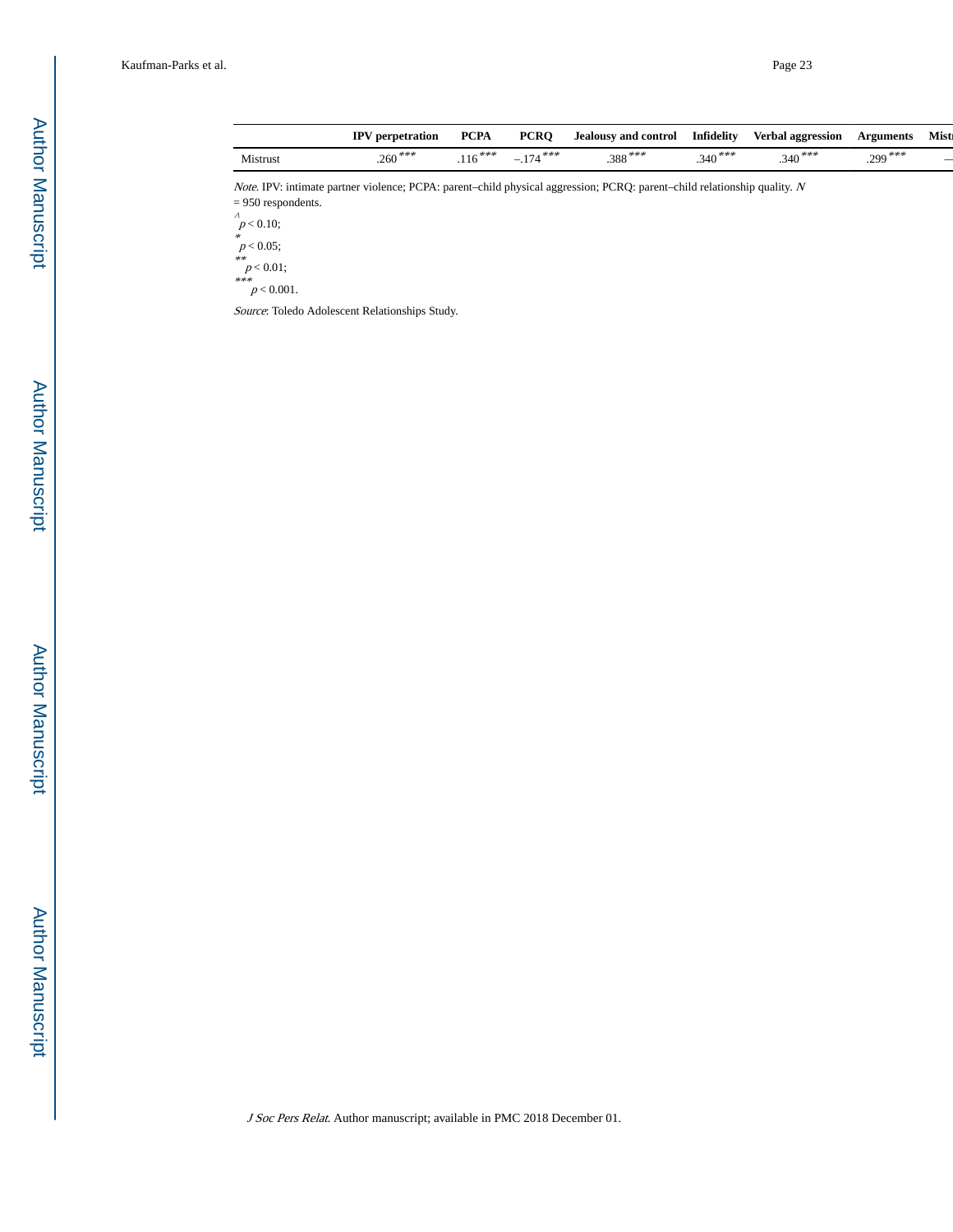**Table 1**

Intimate partner violence perpetration and time-varying correlates. Intimate partner violence perpetration and time-varying correlates.

|                                    | Wave I      | Wave II      | Wave III     | Wave IV      | Wave V       |
|------------------------------------|-------------|--------------|--------------|--------------|--------------|
|                                    | Mean or %   | Mean or %    | Mean or %    | Mean or %    | Mean or %    |
| Dependent variables                |             |              |              |              |              |
| IPV perpetration (%)               | 13.26       | 11.16        | 17.37        | 22.32        | 13.58        |
| Independent variables              |             |              |              |              |              |
| Familial background factors        |             |              |              |              |              |
| PCPA <sub>(%)</sub>                | 22.48       | 18.73        | 14.35        | 10.71        | 10.95        |
| PCRQ                               | 0.14(0.15)  | 0.14(0.16)   | 0.17(0.16)   | 0.21(0.16)   | 0.02(0.18)   |
| Relationship dynamics              |             |              |              |              |              |
| Jealousy and control               | 12.40(0.15) | 12.53 (0.16) | 12.77 (0.14) | 10.19 (0.12) | 12.01 (0.14) |
| Infidelity                         | 3.03 (0.06) | 3.12 (0.07)  | 3.09 (0.06)  | 2.85 (0.05)  | 2.70 (0.04)  |
| Verbal aggression                  | 7.91 (0.11) | 7.82 (0.12)  | 8.15 (0.11)  | 8.28 (0.11)  | 7.68 (0.09)  |
| Arguments                          | 2.33 (0.04) | 2.39 (0.04)  | 2.52 (0.03)  | 2.73 (0.03)  | 2.70 (0.03)  |
| Mistrust                           | 2.32 (0.04) | 2.25 (0.05)  | 2.21 (0.04)  | 2.18 (0.04)  | 1.98 (0.04)  |
| Relationship-specific controls     |             |              |              |              |              |
| Relationship type                  |             |              |              |              |              |
| Current (%)                        | 44.11       | 40.21        | 46.63        | 67.08        | 75.47        |
| Past (omitted) (%)                 | 55.89       | 59.79        | 53.37        | 32.92        | 24.53        |
| Relationship status                |             |              |              |              |              |
| Dating (omitted) (%)               | 75.16       | 66.21        | 82.84        | 70.11        | 41.26        |
| Cohabiting (%)                     | 0.32        | 1.89         | 7.68         | 20.05        | 30.63        |
| Married (%)                        | 0.21        | $\circ$      | $1.05$       | 6.26         | 22.42        |
| Relationship duration              | 4.79 (0.08) | 5.48 (0.08)  | 5.89 (0.07)  | 6.72 (0.06)  | 7.16 (0.04)  |
| Background aggression factors      |             |              |              |              |              |
| Delinquent and deviant behaviors   | 1.14 (0.02) | 1.15 (0.02)  | 1.16 (0.02)  | 1.14(0.01)   | 1.09(0.01)   |
| Sociodemographic Correlates        |             |              |              |              |              |
| Residency status                   |             |              |              |              |              |
| In parental home (%)               | 94.63       | 86.21        | 80.95        | 45.79        | 20.42        |
| Out of parental home (omitted) (%) | 5.37        | 13.79        | 19.05        | 54.21        | 79.58        |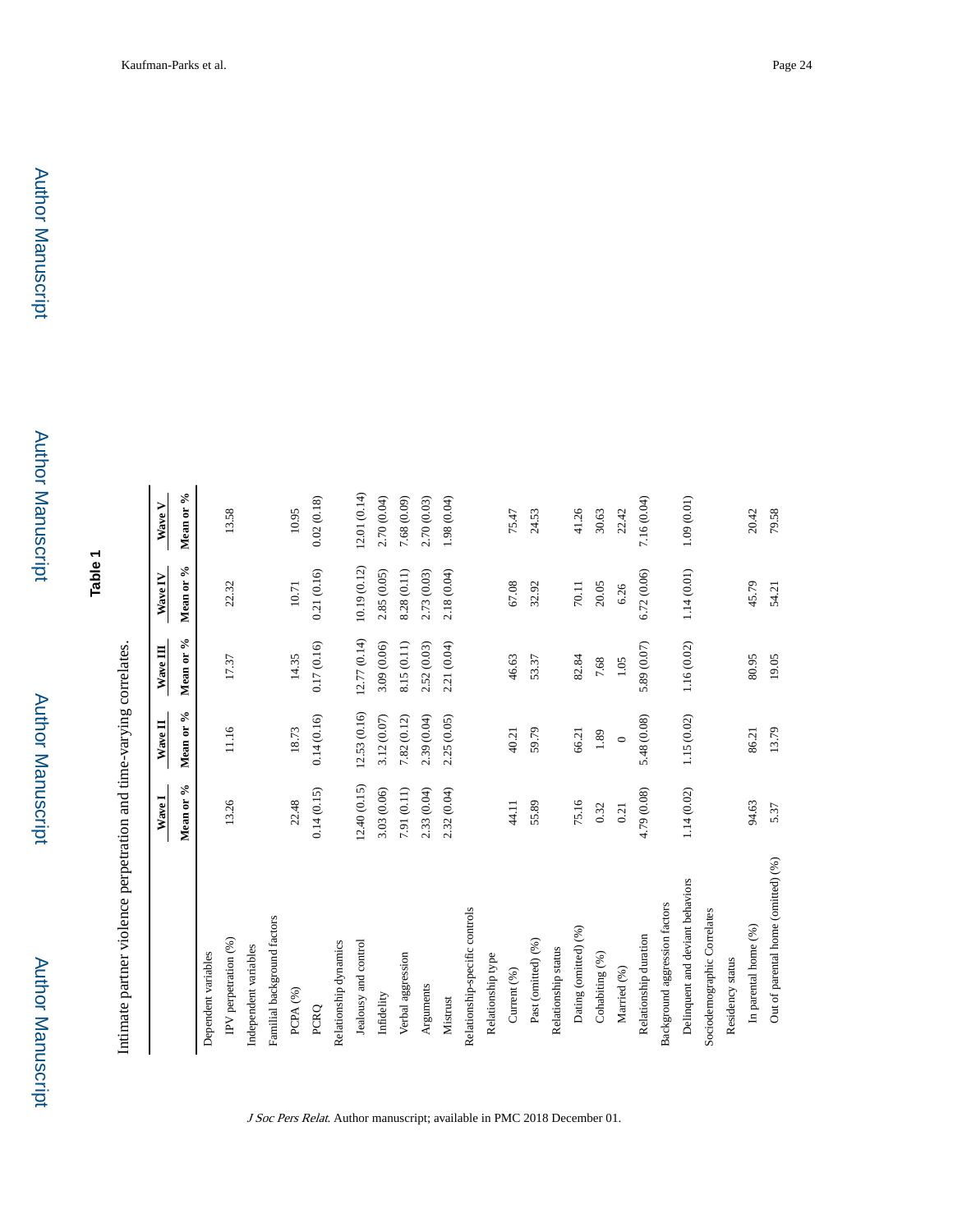Author Manuscript

**Author Manuscript** 

|                  |             |              |              | Wave I Wave II Wave III Wave IV Wave V            |              |
|------------------|-------------|--------------|--------------|---------------------------------------------------|--------------|
|                  |             |              |              | Mean or % Mean or % Mean or % Mean or % Mean or % |              |
| Gainful activity |             |              |              |                                                   |              |
| Yes(%)           | 100.0       | 72.21        | 79.26        | 71.16                                             | 63.89        |
| No (omitted) (%) |             | 27.79        | 20.74        | 28.84                                             | 36.11        |
| Age              | .5.22(0.06) | 16.38 (0.06) | 18.16 (0.06) | 20.33 (0.06)                                      | 25.40 (0.06) |

Note. IPV: intimate partner violence; PCPA: parent–child physical aggression; PCRQ: parent–child relationship quality. PCRQ is standardized. Ranges: −18–7; −18–7; −21–7; −25–6; Standard deviations for all means shown in parentheses. Note. IPV: intimate partner violence; PCPA: parent-child physical aggression; PCRQ: parent-child relationship quality. PCRQ is standardized. Ranges: -18-7; -18-7; -21-7; -21-7; -25-6; Standard deviations for all means show

Source. Toledo Adolescent Relationships Study. Source. Toledo Adolescent Relationships Study.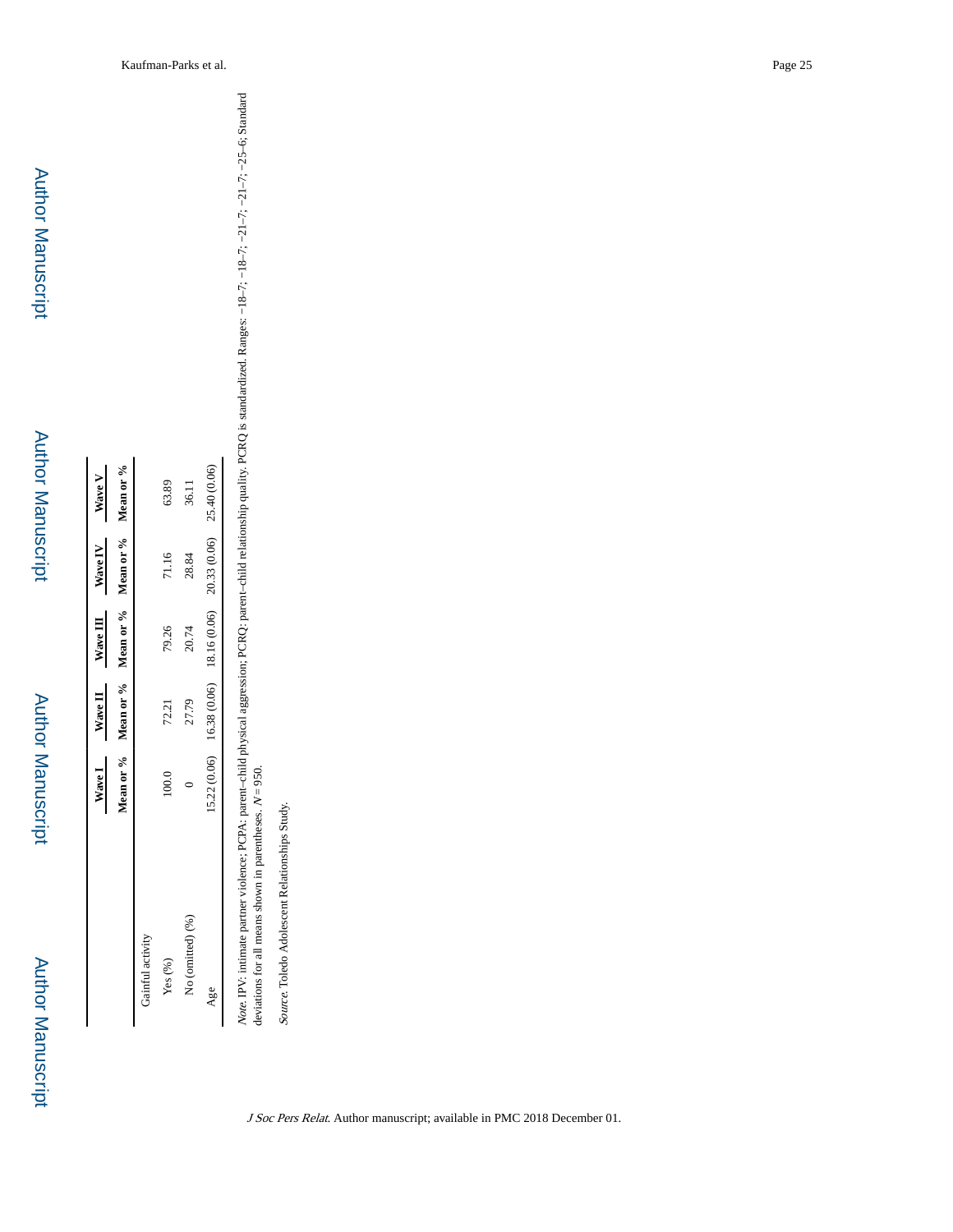**Table 2**

Time-stable correlates and sociodemographic characteristics. Time-stable correlates and sociodemographic characteristics.

| Independent variables<br>Gender    | Mean | G | Range | Frequency | $\sim$ |
|------------------------------------|------|---|-------|-----------|--------|
|                                    |      |   |       |           |        |
|                                    |      |   |       |           |        |
|                                    |      |   |       |           |        |
| Male                               |      |   |       | 443       | 46.6   |
| Female                             |      |   |       | 507       | 53.4   |
| Race                               |      |   |       |           |        |
| White (omitted)                    |      |   |       | 626       | 65.9   |
| <b>Black</b>                       |      |   |       | 198       | 20.8   |
| Hispanic                           |      |   |       | 103       | 10.8   |
| Other                              |      |   |       | 23        | 2.4    |
| Family structure                   |      |   |       |           |        |
| Two biological parents (omitted)   |      |   |       | 518       | 54.5   |
| Single parent family               |      |   |       | 203       | 21.4   |
| Stepparent family                  |      |   |       | 127       | 13.4   |
| Other family type                  |      |   |       | 102       | 10.7   |
| Parental education                 |      |   |       |           |        |
| Less than high school              |      |   |       | 105       | $\Xi$  |
| High school graduate (omitted)     |      |   |       | 616       | 64.8   |
| College graduate                   |      |   |       | 229       | 24.1   |
| Parental employment status         |      |   |       |           |        |
| Unemployed (omitted)               |      |   |       | 199       | 21.0   |
| Employed                           |      |   |       | 751       | 79.0   |
| Parental government assistance     |      |   |       |           |        |
| Receiving government assistance    |      |   |       | 105       | $\Xi$  |
| No government assistance (omitted) |      |   |       | 845       | 88.9   |
| Parental juvenile delinquency      |      |   |       |           |        |
| Suspended/expelled from school     |      |   |       |           |        |
| Yes                                |      |   |       | 125       | 13.2   |
| No (omitted)                       |      |   |       | 825       | 86.8   |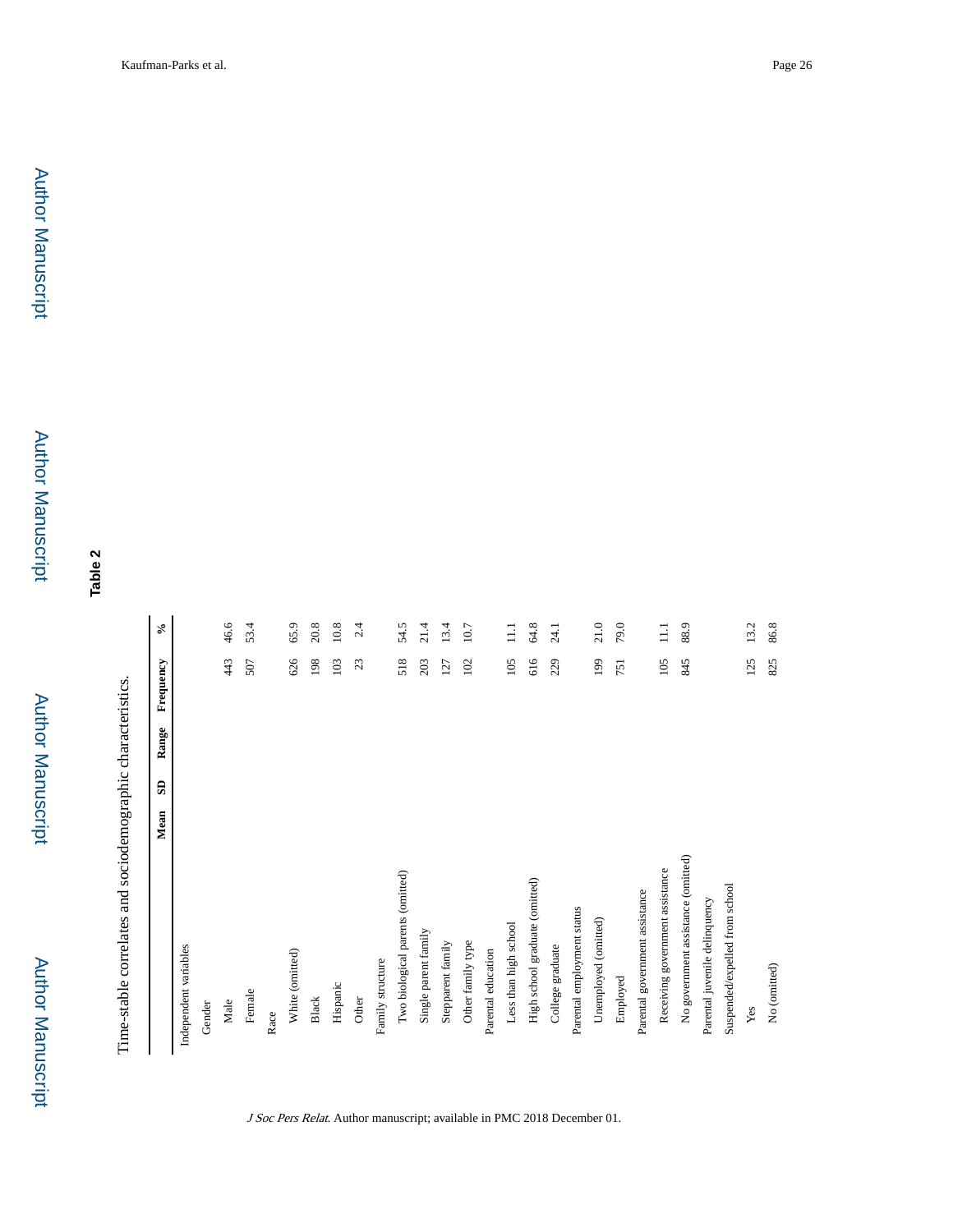| ĺ             |
|---------------|
| I             |
| C             |
| O             |
| $\frac{1}{2}$ |
|               |

Author Manuscript

Author Manuscript

| Kaufman-Parks et al. | $a$ ge $\angle$ |  | $\sim$ |
|----------------------|-----------------|--|--------|
|----------------------|-----------------|--|--------|

|                                     | Mean           | e                | Range              | Frequency | ⊱°   |
|-------------------------------------|----------------|------------------|--------------------|-----------|------|
| Arrested                            |                |                  |                    |           |      |
| Yes                                 |                |                  |                    | 38        | 4.0  |
| No (omitted)                        |                |                  |                    | 912       | 96.0 |
| Drank alcohol                       |                |                  |                    |           |      |
| $\mathbf{Yes}$                      |                |                  |                    | 382       | 40.2 |
| No (omitted)                        |                |                  |                    | 568       | 59.8 |
| Used drugs                          |                |                  |                    |           |      |
| $\mathbf{Yes}$                      |                |                  |                    | 218       | 23.0 |
| No (omitted)                        |                |                  |                    | 732       | 77.0 |
| Parental adult deviance/criminality |                |                  |                    |           |      |
| Alcohol use                         | $_{0.8}$       | 0.05             | $\mathcal{L}$      |           |      |
| Drug use                            | $\overline{c}$ | 0.03             | $\mathcal{L}^{-1}$ |           |      |
| Imprisonment                        | 0.2            | 0.02             | $\sqrt{ }$         |           |      |
| Background aggression factors       |                |                  |                    |           |      |
| Interparental conflict              | 0.7            | 0.02             | $0 - 3$            |           |      |
| Conflict exposure                   | 0.6            | 0.02             | $0 - 3$            |           |      |
| Family conflict tactics             | 5.5            | $\overline{0}$ . | $4-20$             |           |      |
| Problem child                       | 9.2            | $\overline{c}$   | $4 - 19$           |           |      |
| $ote. N = 950.$                     |                |                  |                    |           |      |

 $Note. N = 950.$ Note,  $\cal N$  Source. Toledo Adolescent Relationships Study. Source. Toledo Adolescent Relationships Study.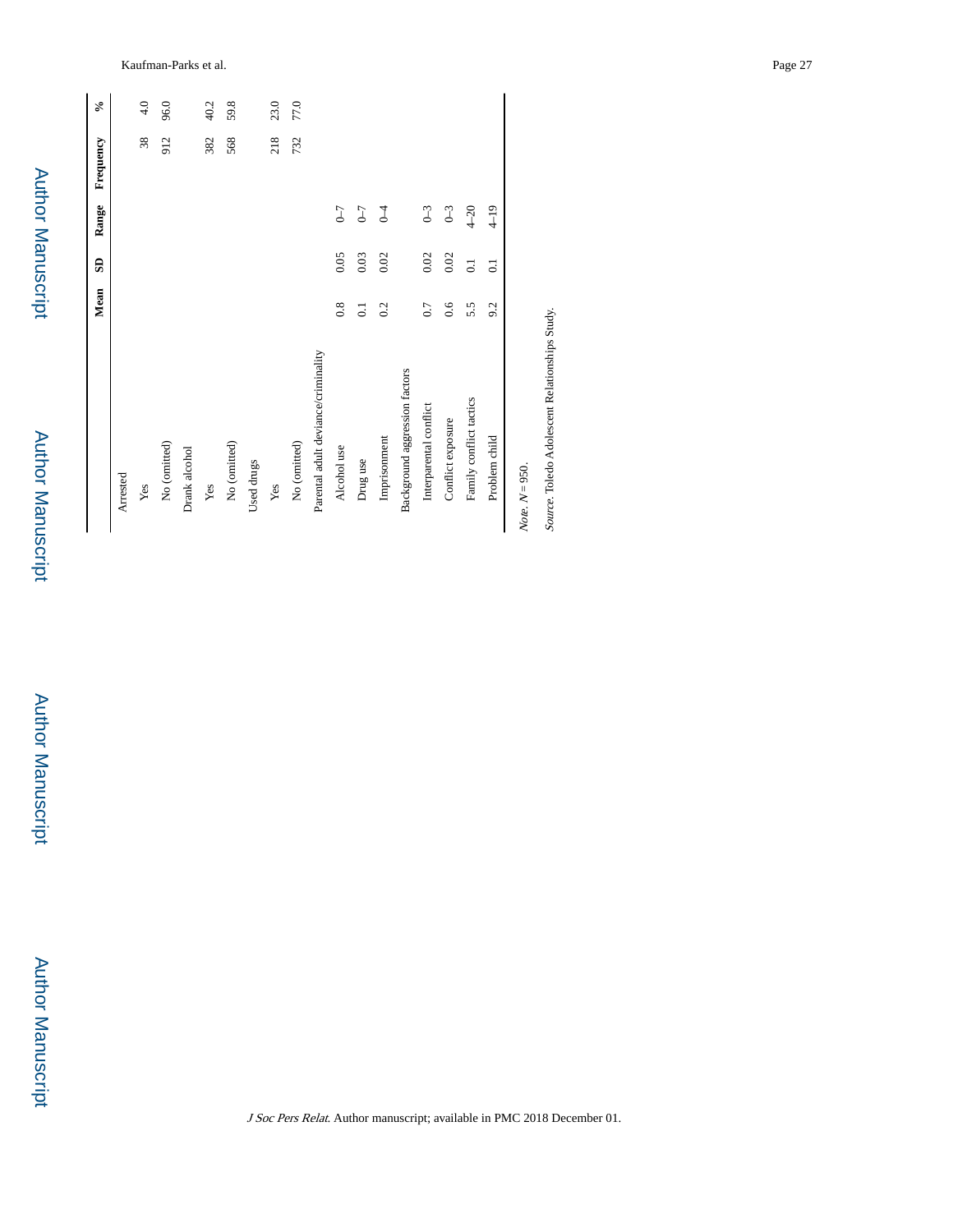### **Table 3**

Random-effects logistic regression for IPV perpetration, odds ratios.

|                                     | Zero-order          | Model 1     | Model 2                          | Model 3           |
|-------------------------------------|---------------------|-------------|----------------------------------|-------------------|
| Parent-child factors                |                     |             |                                  |                   |
| <b>PCPA</b>                         | $1.672***$          | $1.377*$    | 1.147                            | 0.655             |
| <b>PCRQ</b>                         | $0.920$ ***         | $0.943***$  | 0.979 <sup>4</sup>               | 0.928             |
| Relationship dynamics               |                     |             |                                  |                   |
| Jealousy and control                | $1.255***$          |             | $1.081$ $\!**\!*$                | $1.080***$        |
| Infidelity                          | $1.337***$          |             | $1.134***$                       | $1.132***$        |
| Verbal aggression                   | $1.560$ ***         |             | $1.402$ ***                      | $1.370***$        |
| Arguments                           | $2.552***$          |             | $1.384$ ***                      | $1.485***$        |
| Mistrust                            | $1.768$ ***         |             | $1.166$ <sup>**</sup>            | $1.178$ **        |
| $PCPA \times Jealousy$ and Control  | 0.975               |             |                                  | 1.012             |
| $PCPA \times$ Infidelity            | 0.945               |             |                                  | 1.056             |
| $PCPA \times$ Verbal Aggression     | 1.055               |             |                                  | $1.138*$          |
| $PCPA \times$ Arguments             | 0.822               |             |                                  | $0.731^{\lambda}$ |
| $PCPA \times Mistrust$              | 0.947               |             |                                  | 0.964             |
| PCRQ × Jealousy and Control         | 1.000               |             |                                  | 0.999             |
| $PCRQ \times$ Infidelity            | 1.006               |             |                                  | 1.007             |
| $PCRQ \times Verbal Aggression$     | 1.003               |             |                                  | 1.002             |
| $PCRQ \times Arguments$             | 1.009               |             |                                  | 1.004             |
| $PCRQ \times Mistrust$              | 1.007               |             |                                  | 1.007             |
| Time-varying correlates             |                     |             |                                  |                   |
| Relationship-specific factors       |                     |             |                                  |                   |
| Current relationship (past omitted) | $2.333***$          | 1.004       | $1.332*$                         | $1.344*$          |
| Cohabiting (dating omitted)         | $2.442***$          | $1.518*$    | $1.583*$                         | $1.576*$          |
| Married                             | $1.550*$            | 1.328       | 1.424                            | 1.432             |
| Relationship duration               | $1.241$ ***         | $1.304$ *** | $1.168***$                       | $1.172***$        |
| Sociodemographic factors            |                     |             |                                  |                   |
| Age                                 | $1.026$ *           | $0.911***$  | $0.912***$                       | $0.911$ ***       |
| Parental home                       | $0.733***$          | $0.950***$  | 0.797                            | 0.795             |
| Gainful activity                    | $0.830^{\,\Lambda}$ | 0.891       | 0.923                            | 0.923             |
| Background aggression measure       |                     |             |                                  |                   |
| Delinquency                         | $1.599***$          | $1.687***$  | $1.642***$                       | $1.664$ ***       |
| Time-stable correlates              |                     |             |                                  |                   |
| Gender (male omitted)               |                     |             |                                  |                   |
| Female                              | $1.753***$          |             | $1.581$ *** 2.270 <sup>***</sup> | $2.310***$        |
| Race (white omitted)                |                     |             |                                  |                   |
| <b>Black</b>                        | $2.328***$          | $1.819***$  | $1.463*$ $1.461*$                |                   |